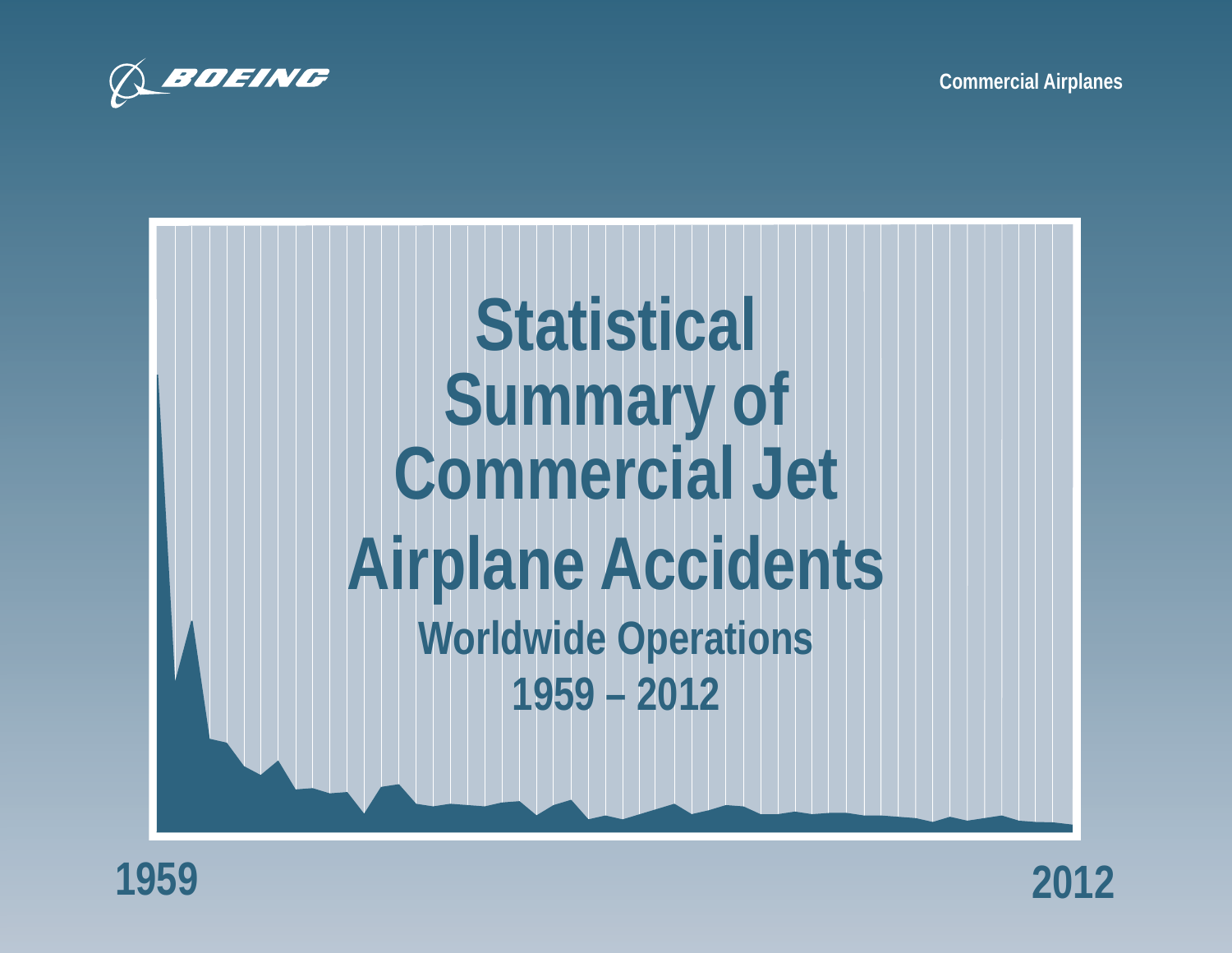### **Contents**

Published by: **Aviation Safety Boeing Commercial Airplanes** P.O. Box 3707 M/C 67-EK Seattle, Washington 98124-2207, U.S.A. E-mail: statsum@boeing.com http://www.boeing.com/news/techissues/pdf/statsum.pdf August 2013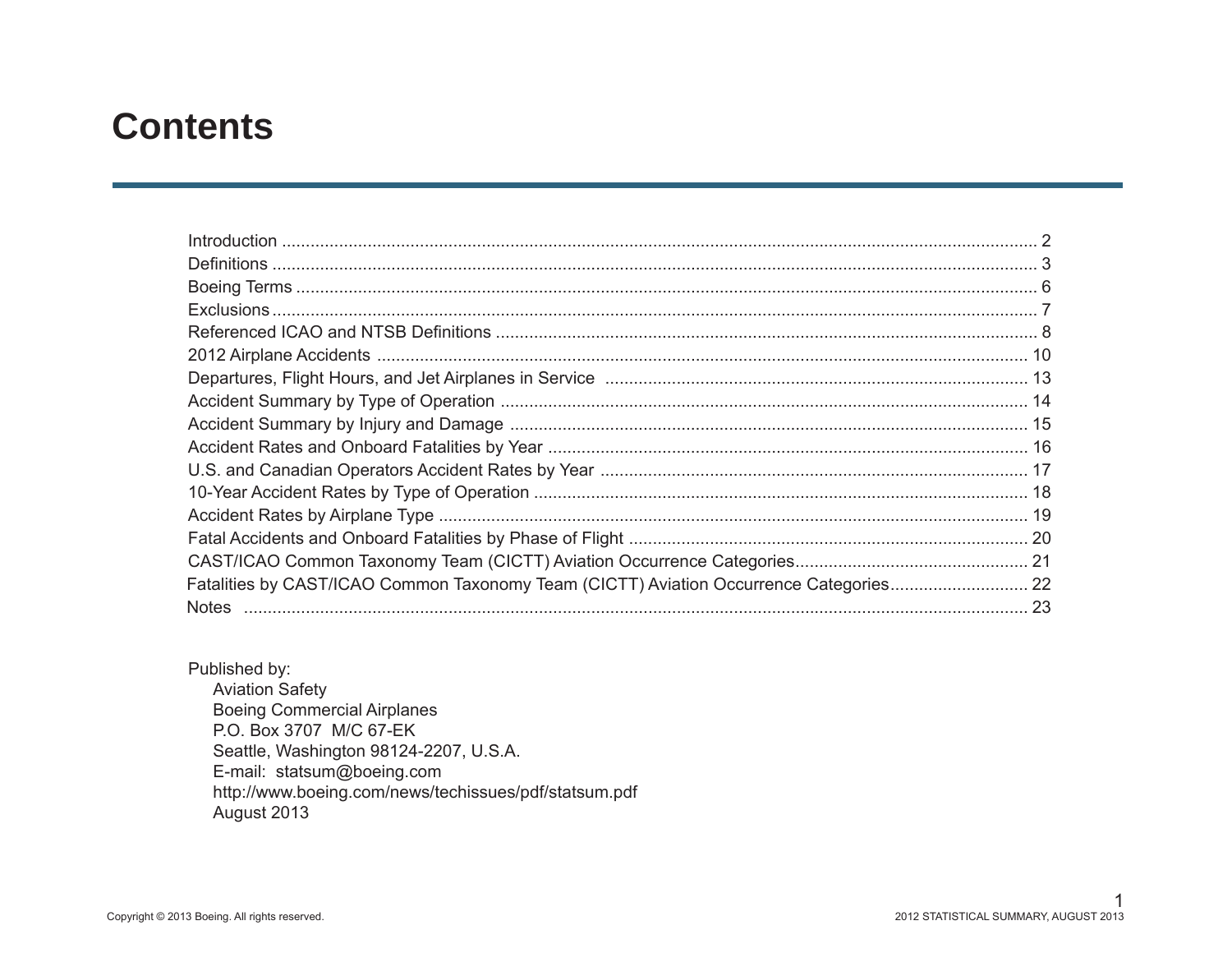# **Introduction**

The accident statistics presented in this summary are confined to worldwide commercial jet airplanes that are heavier than 60,000 pounds maximum gross weight. Within that set of airplanes, there are two groups excluded:

- 1) Airplanes manufactured in the Commonwealth of Independent States (CIS) or the Union of Soviet Socialist Republics (USSR) are excluded because of the lack of operational data; and
- 2) Commercial airplanes operated in military service. (However, if a military-owned commercial jet transport is used for civilian commercial service, those data will be included in this summary.)

The following airplanes are included in the statistics:

| 707/720 | 717         | A300             | <b>BAe 146</b>      | $F-28$  | Concorde | $L - 1011$ | <b>BAC 1-11</b> | Comet 4     |
|---------|-------------|------------------|---------------------|---------|----------|------------|-----------------|-------------|
| 727     | DC-8        | A300-600         | Avro RJ-70/-85/-100 | $F-70$  |          |            |                 | Trident     |
| 737     | $DC-9$      | A310             | CRJ-700/-900/-1000  | $F-100$ |          |            |                 | Caravelle   |
| 747     | DC-10/MD-10 | A320/321/319/318 | EMB-170/-175        |         |          |            |                 | Mercure     |
| 757     | MD-11       | A330             | EMB-190/-195        |         |          |            |                 | CV-880/-990 |
| 767     | MD-80/-90   | A340             |                     |         |          |            |                 | VC-10       |
| 777     |             | A380             |                     |         |          |            |                 |             |
| 787     |             |                  |                     |         |          |            |                 |             |

Flight operations data for Boeing airplanes are developed internally from airline operator reports. Flight operations data for non-Boeing airplanes are compiled from www.ascendworldwide.com, by Ascend. The source of jet airplane inventory data is Jet Information Services, Inc.

Accident data are obtained, when available, from government accident reports. Otherwise, information is from operators, manufacturers, various government and private information services, and press accounts.

Readers may note that cumulative accident totals from year to year may not exactly correlate with the expected change from the previous year's accidents. This is a result of periodic audits of the entire accident history for updates to the data.

Definitions related to development of statistics in this summary are primarily based on corresponding International Civil Aviation Organization (ICAO), National Transportation Safety Board (NTSB), and Flight Safety Foundation (FSF) terms, as explained in the next section.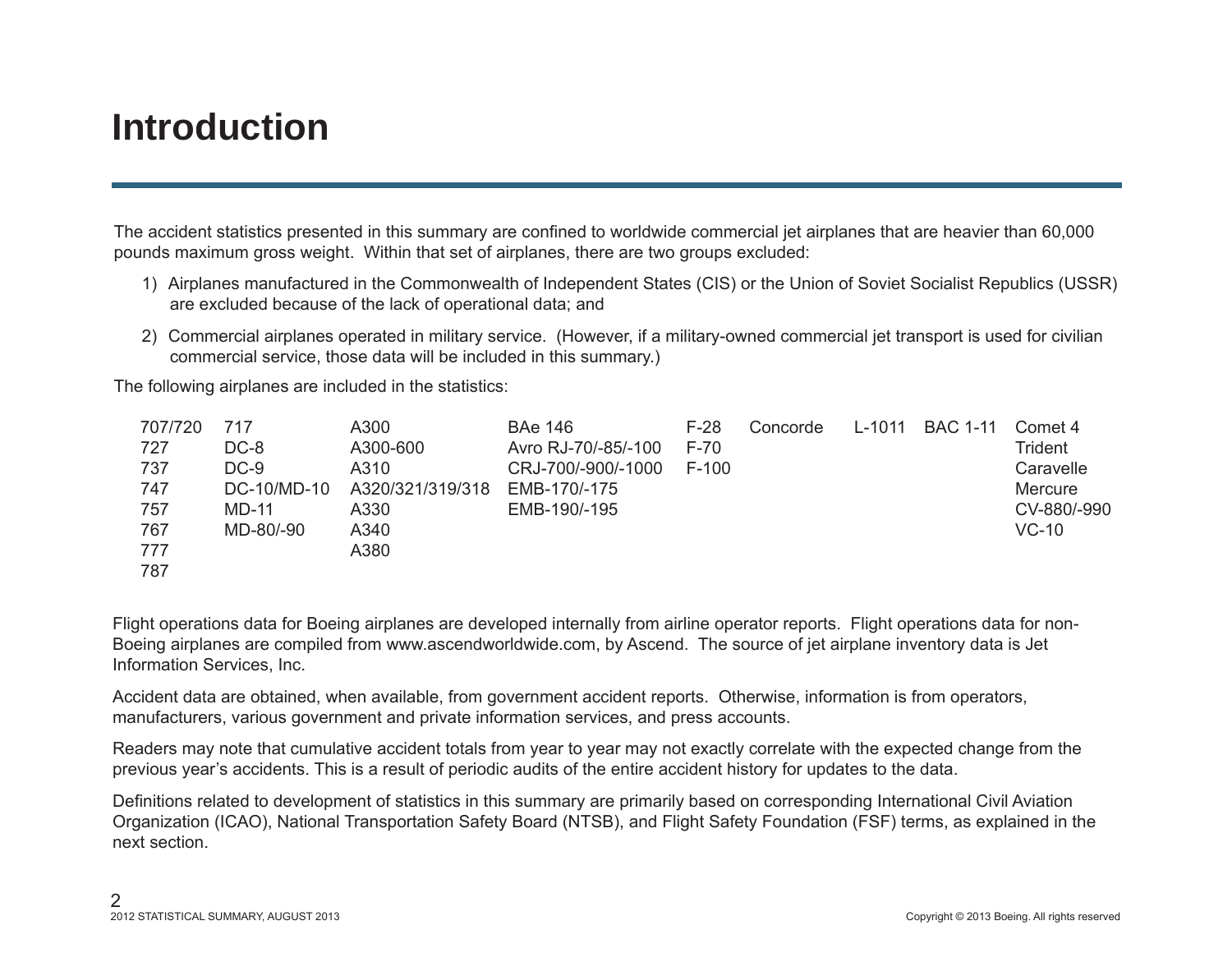### **Defi nitions**

**Airplane Accident:** An occurrence associated with the operation of an airplane that takes place between the time any person boards the airplane with the intention of flight and such time as all such persons have disembarked, in which:

- The airplane sustains substantial damage, or
- The airplane is missing or is completely inaccessible, or
- Death or serious injury results from:
	- Being in the airplane, or
	- Direct contact with the airplane or anything attached thereto, or
	- Direct exposure to jet blast.

### **Excluding:**

- Fatal and nonfatal injuries from natural causes, and
- Fatal and nonfatal self-inflicted injuries or injuries inflicted by other persons, and
- Fatal and nonfatal injuries of stowaways hiding outside the areas normally available to the passengers and crew, and
- Nonfatal injuries resulting from atmospheric turbulence, normal maneuvering, loose objects, boarding, disembarking, evacuation, and maintenance and servicing, and
- Nonfatal injuries to persons not aboard the airplane.

The following occurrences are **not** considered airplane accidents – those that are the result of experimental test flights or the result of a hostile action, including sabotage, hijacking, terrorism, and military action.

*Note: This is generally consistent with the ICAO and the NTSB definition of an accident (see the Referenced ICAO and NTSB Defi nitions section). The differences are:* 

- *1) The ICAO and NTSB references to "aircraft" were changed to "airplane" and references to propellers and rotors were eliminated, and*
- *2) This publication excludes events that result in nonfatal injuries from atmospheric turbulence, normal maneuvering, etc.; nonfatal injuries to persons not aboard the airplane; and any events that result from an experimental test flight or from hostile action, such as sabotage, hijacking, terrorism, and military action.*

 *Note: Within this publication, the term "accident" is used interchangeably with "airplane accident."*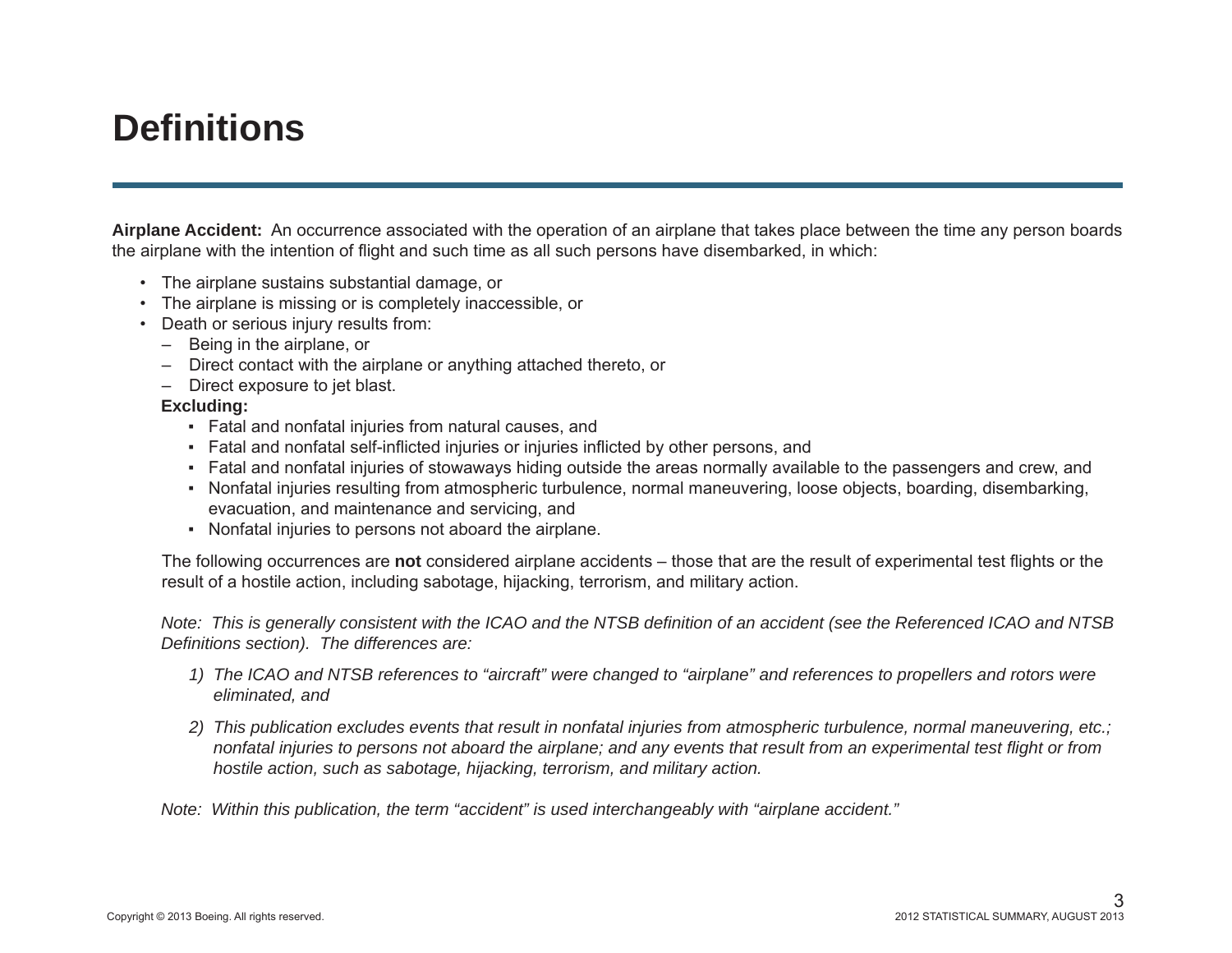# **Defi nitions (continued)**

**Destroyed:** The estimated or likely cost of repairs would have exceeded 50 percent of the new value of the airplane had it still been in production at the time of the accident.

*Note: This definition is consistent with the FSF definition. NTSB defines "destroyed" as damaged due to impact, fire, or infl ight failures to an extent not economically repairable.*

**Fatal Injury:** Any injury that results in death within 30 days of the accident.

*Note 1: This is consistent with both the ICAO and the NTSB definitions.* 

 *Note 2: External fatalities include on-ground fatalities as well as fatalities on other aircraft involved.*

**Major Accident:** An accident in which any of three conditions is met:

- The airplane was destroyed, or
- There were multiple fatalities, or
- There was one fatality and the airplane was substantially damaged.

*Note: This definition is consistent with the NTSB definition. It also is generally consistent with FSF, except that the FSF definition specifi es that fatalities include only occupants of the airplane. ICAO does not normally defi ne the term "major accident."*

**Serious Injury:** An injury that is sustained by a person in an accident and that:

- Requires hospitalization for more than 48 hours, commencing within seven days from the date the injury was received, or
- Results in a fracture of any bone (except simple fractures of fingers, toes, or nose), or
- Causes severe hemorrhage, nerve, muscle, or tendon damage, or
- Involves injury to any internal organ, or
- Involves second- or third-degree burns, or any burns affecting more than 5 percent of the body surface, or
- Involves verified exposure to infectious substances or injurious radiation.

*Note: This is generally consistent with the ICAO definition. It is also consistent with the NTSB definition except for the last bullet item, which is not included in the NTSB definition.*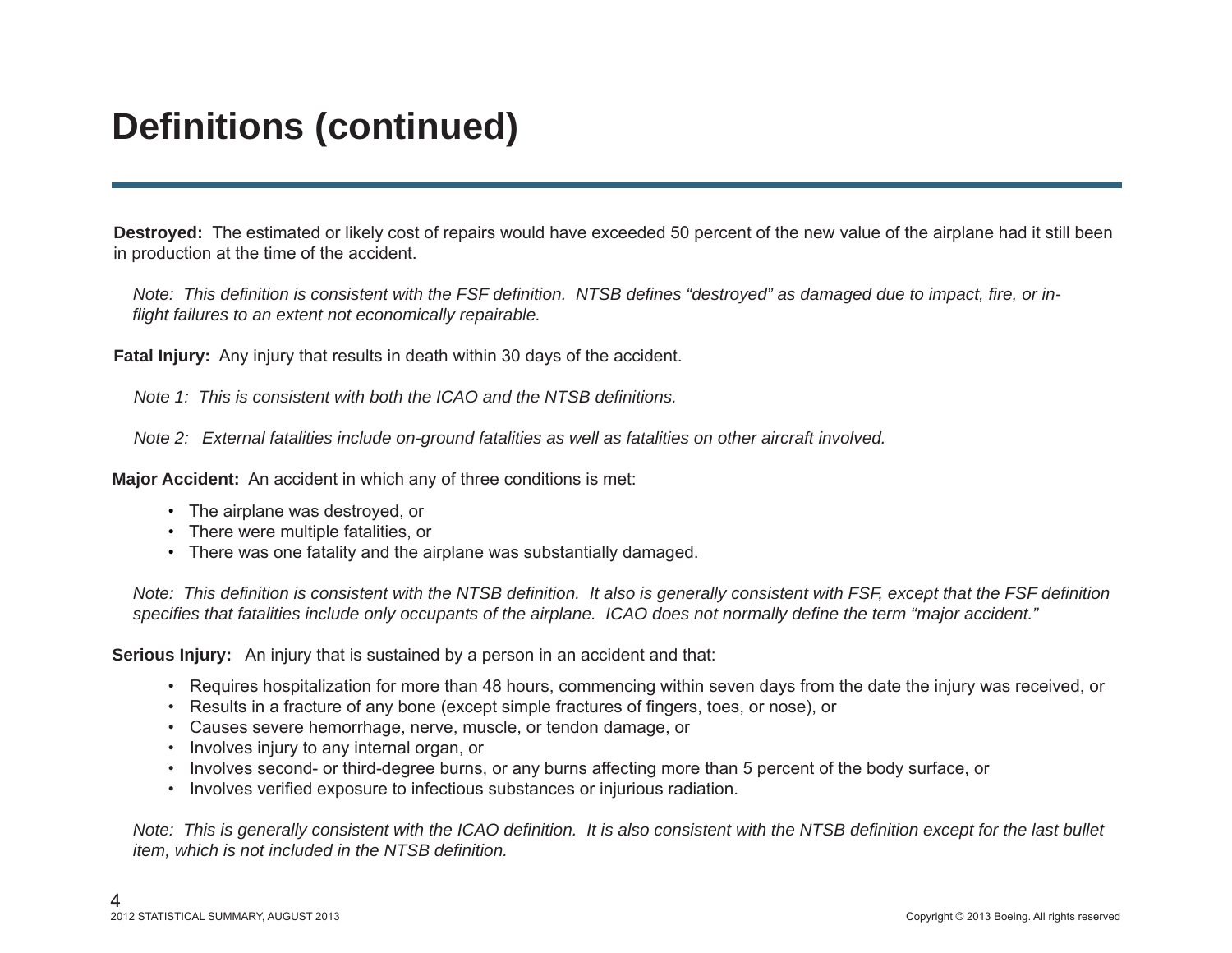# **Defi nitions (continued)**

**Substantial Damage:** Damage or failure which adversely affects the structural strength, performance, or flight characteristics of the airplane, and which would normally require major repair or replacement of the affected component. Substantial damage is **not** considered to be:

- Engine failure or damage limited to an engine Damage to wheels if only one engine fails or is damaged • Damage to tires
- Bent fairings or cowlings  **Damage to flaps**
- 
- Small puncture holes in the skin **•** Damage to brakes
- 
- 
- 
- Dents in the skin **•** Damage to engine accessories
	-
	- Damage to wingtips

 *Note 1: This defi nition is generally consistent with the NTSB defi nition of substantial damage except: 1) It deletes reference to small puncture holes in the fabric and "ground damage to rotor or propeller blades"; and 2) It deletes "damage to landing gear" from the list of items not considered to be substantial damage.* 

*Note 2: ICAO does not define the term "substantial damage". Still, the above definition is generally consistent with the ICAO defi nition of damage or structural failure contained within part (b) of the ICAO accident defi nition.*

*Note 3: Boeing does not consider damage to be substantial if repairs to an event airplane enable it to be flown to a repair base within 48 hours of the event.*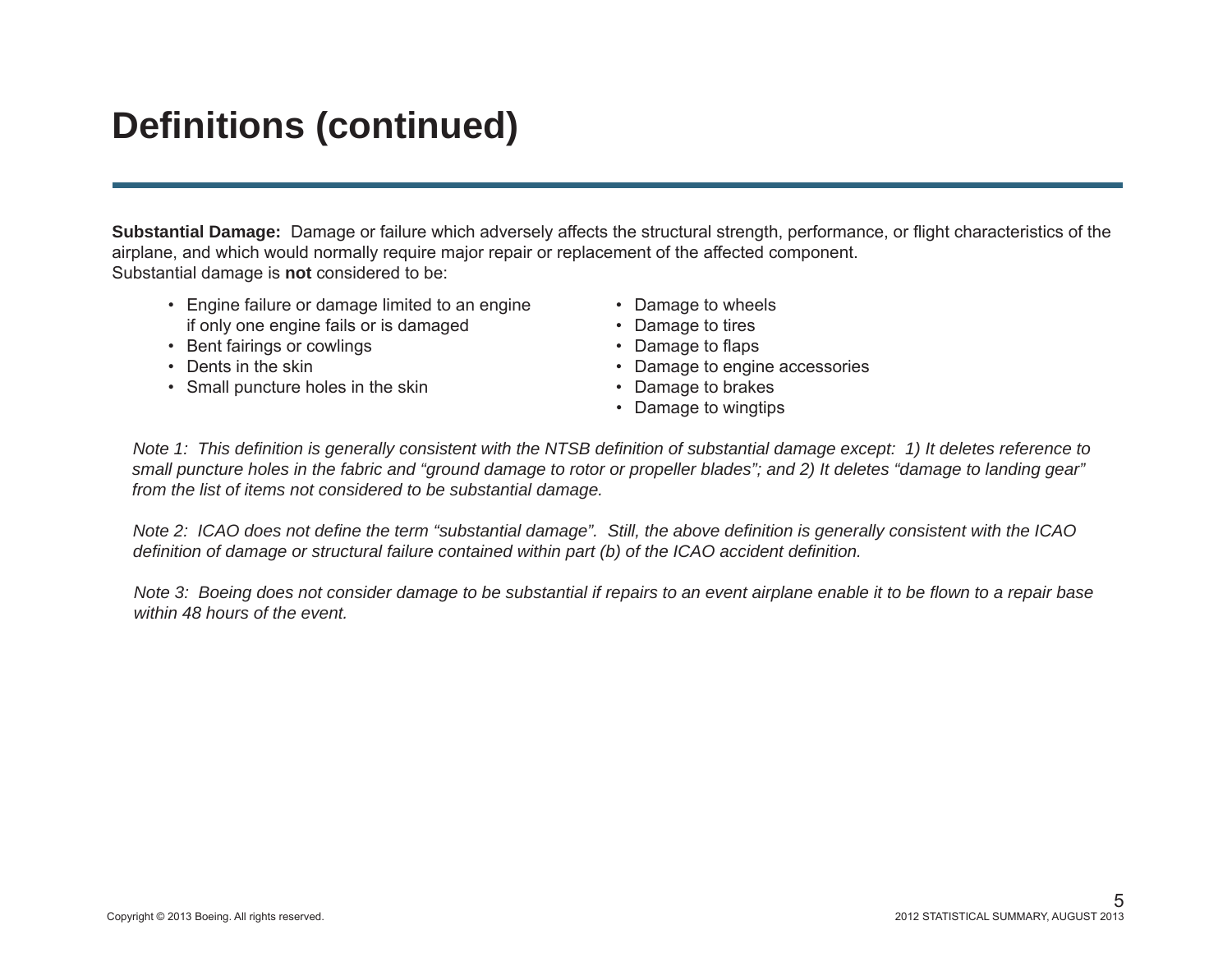# **Boeing Terms**

**The terms on this page were created by Boeing for this publication and do not have corresponding equivalents in ICAO, NTSB, etc.**

Accident Rates: In general, this expression is a measure of accidents per million departures. Departures (or flight cycles) are used as the basis for calculating rates, since there is a stronger statistical correlation between accidents and departures than there is between accidents and flight hours, or between accidents and the number of airplanes in service, or between accidents and passenger miles or freight miles. Airplane departures data are continually updated and revised as new information and estimating processes become available. These form the baseline for the measure of accident rates and, as a consequence, rates may vary between editions of this publication.

**Airplane Collisions:** Events involving two or more airplanes are counted as separate events, one for each airplane. For example, destruction of two airplanes in a collision is considered to be two separate accidents.

**Fatal Accident:** An accident that results in fatal injury.

**Hull Loss:** Airplane totally destroyed or damaged and not repaired. Hull loss also includes, but is not limited to, events in which:

- The airplane is missing; or
- The search for the wreckage has been terminated without it being located; or
- The airplane is completely inaccessible.

*Note: Neither ICAO nor NTSB has a definition for hull loss.*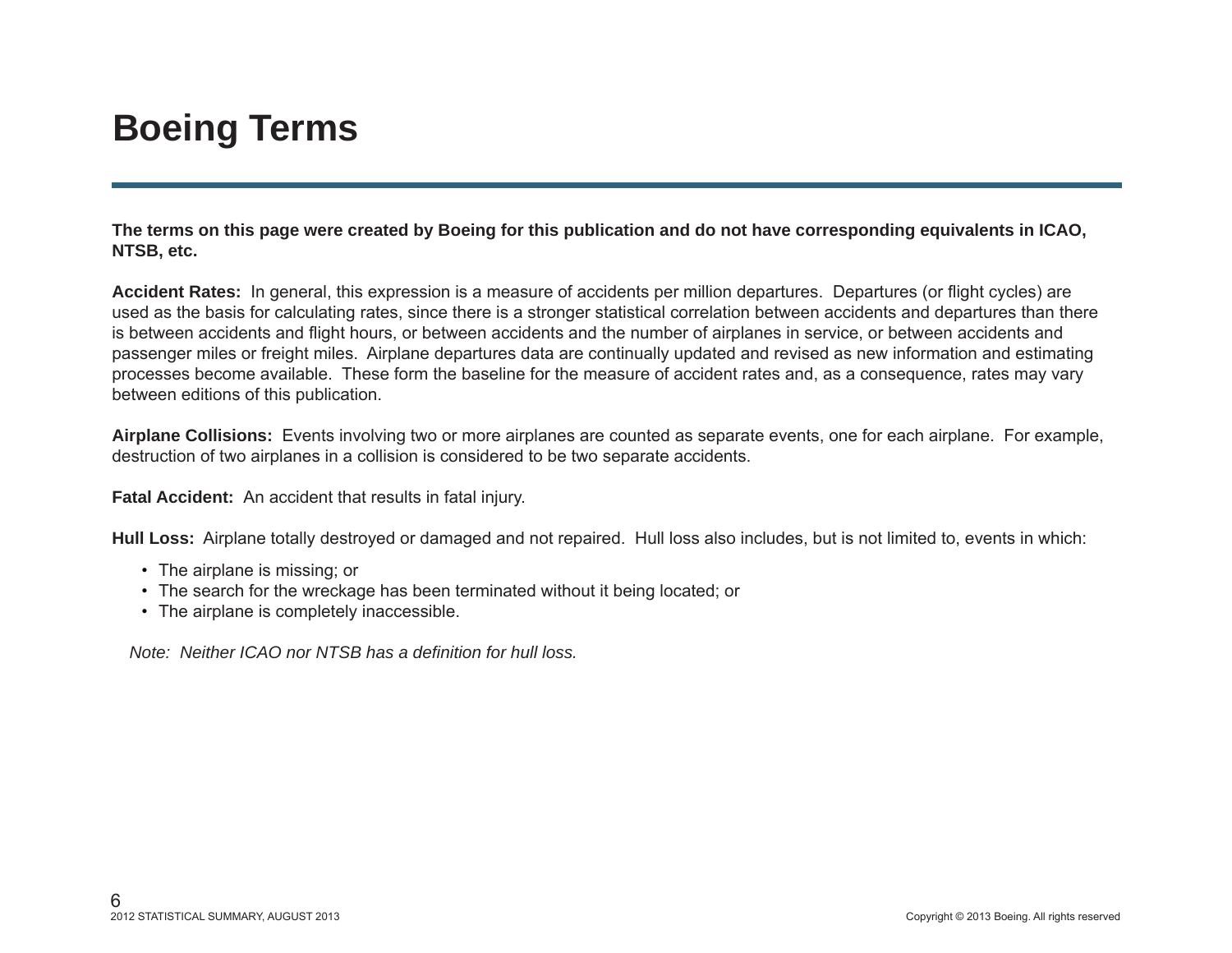### **Exclusions**

**Certain airplanes and events are excluded from consideration as accidents in this summary. This is a complete list of those exclusions.**

### **Excluded Airplanes**

Airplanes manufactured in the Commonwealth of Independent States (CIS) or the Union of Soviet Socialist Republics (USSR) are excluded because of the lack of operational data. Commercial airplanes operated in military service are also excluded. (However, if a military-owned commercial jet transport is used for civilian commercial service, those data are included in this summary.)

### **Excluded Events**

- Fatal and nonfatal injuries from natural causes,
- Fatal and nonfatal self-inflicted injuries or injuries inflicted by other persons,
- Fatal and nonfatal injuries of stowaways hiding outside the areas normally available to the passengers and crew,
- Nonfatal injuries resulting from atmospheric turbulence, normal maneuvering, loose objects, boarding, disembarking, evacuation, and maintenance and servicing,
- Nonfatal injuries to persons not aboard the airplane,
- Experimental test flights (however, maintenance test flights, ferry, positioning, training, and demonstration flights are not excluded),
- Sabotage, hijacking, terrorism, and military action.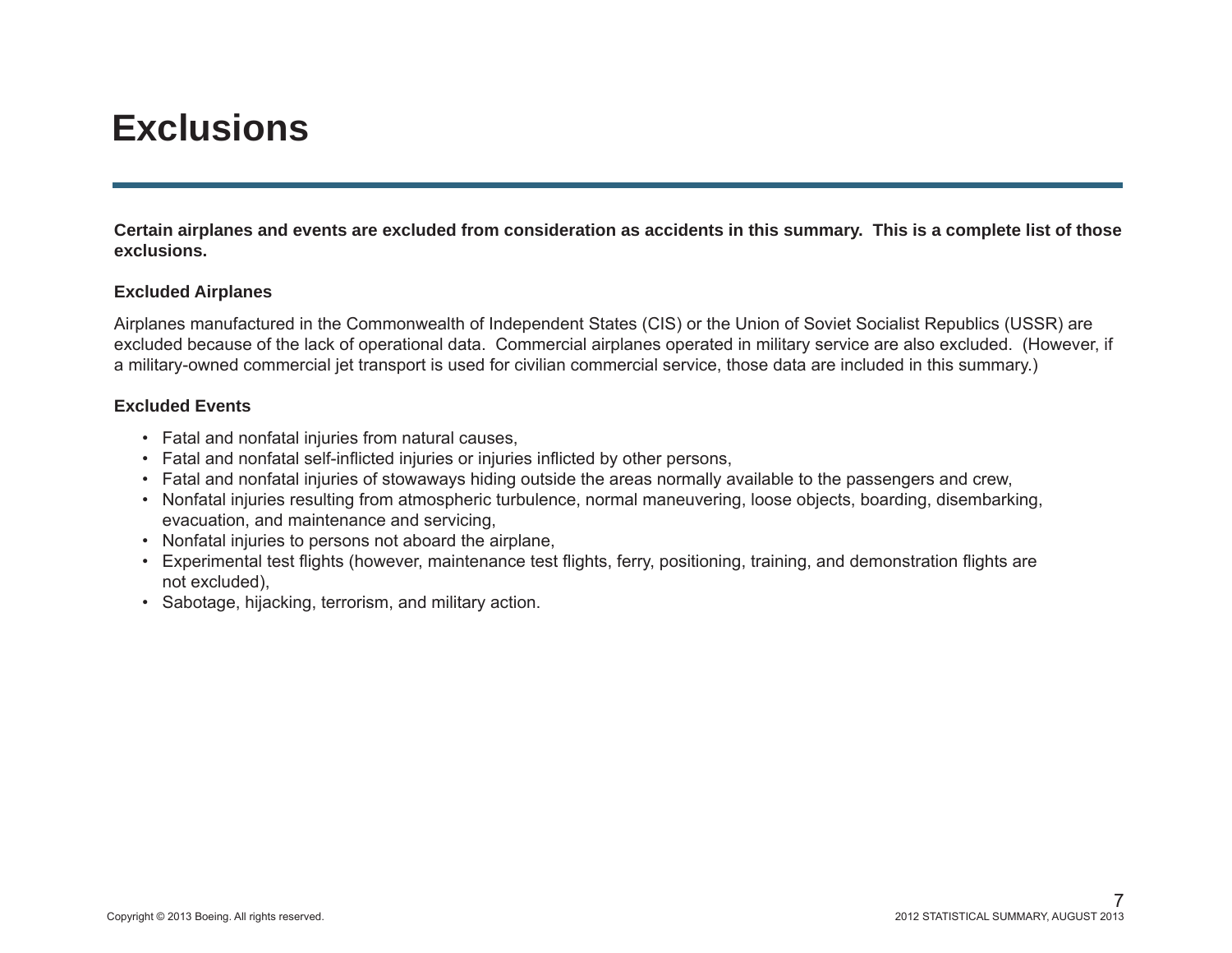# **Referenced ICAO and NTSB Defi nitions**

**International Civil Aviation Organization (ICAO) and National Transportation Safety Board (NTSB) defi nitions are included below for reference.** 

### **Accident**

ICAO defines an "accident" as follows:

*Accident.* An occurrence associated with the operation of an aircraft which, in the case of a manned aircraft, takes place between the time any person boards the aircraft with the intention of flight until such time as all such persons have disembarked, or in the case of an unmanned aircraft, takes place between the time the aircraft is ready to move with the purpose of flight until such time as it comes to rest at the end of the flight and the primary propulsion system is shut down, in which:

- a) A person is fatally or seriously injured as a result of:
	- Being in the aircraft, or
	- Direct contact with any part of the aircraft, including parts which have become detached from the aircraft, or
	- Direct exposure to jet blast,

*except* when the injuries are from natural causes, self-inflicted or inflicted by other persons, or when the injuries are to stowaways hiding outside the areas normally available to the passengers and crew; or

- b) The aircraft sustains damage or structural failure which:
	- Adversely affects the structural strength, performance or flight characteristics of the aircraft, and
	- Would normally require major repair or replacement of the affected component,

*except* for engine failure or damage, when the damage is limited to a single engine, (including its cowlings or accessories), to propellers, wing tips, antennas, probes, vanes, tires, brakes, wheels, fairings, panels, landing gear doors, windscreens, the aircraft skin (such as small dents or puncture holes), or for minor damages to main rotor blades, tail rotor blades, landing gear, and those resulting from hail or bird strike (including holes in the radome); or

c) The aircraft is missing or is completely inaccessible.

NTSB defines an "aircraft accident" as follows:

*Aircraft accident* means an occurrence associated with the operation of an aircraft which takes place between the time any person boards the aircraft with the intention of flight and all such persons have disembarked, and in which any person suffers death or serious injury, or in which the aircraft receives substantial damage. For purposes of this part, the definition of "aircraft accident" includes "unmanned aircraft accident." as defined herein.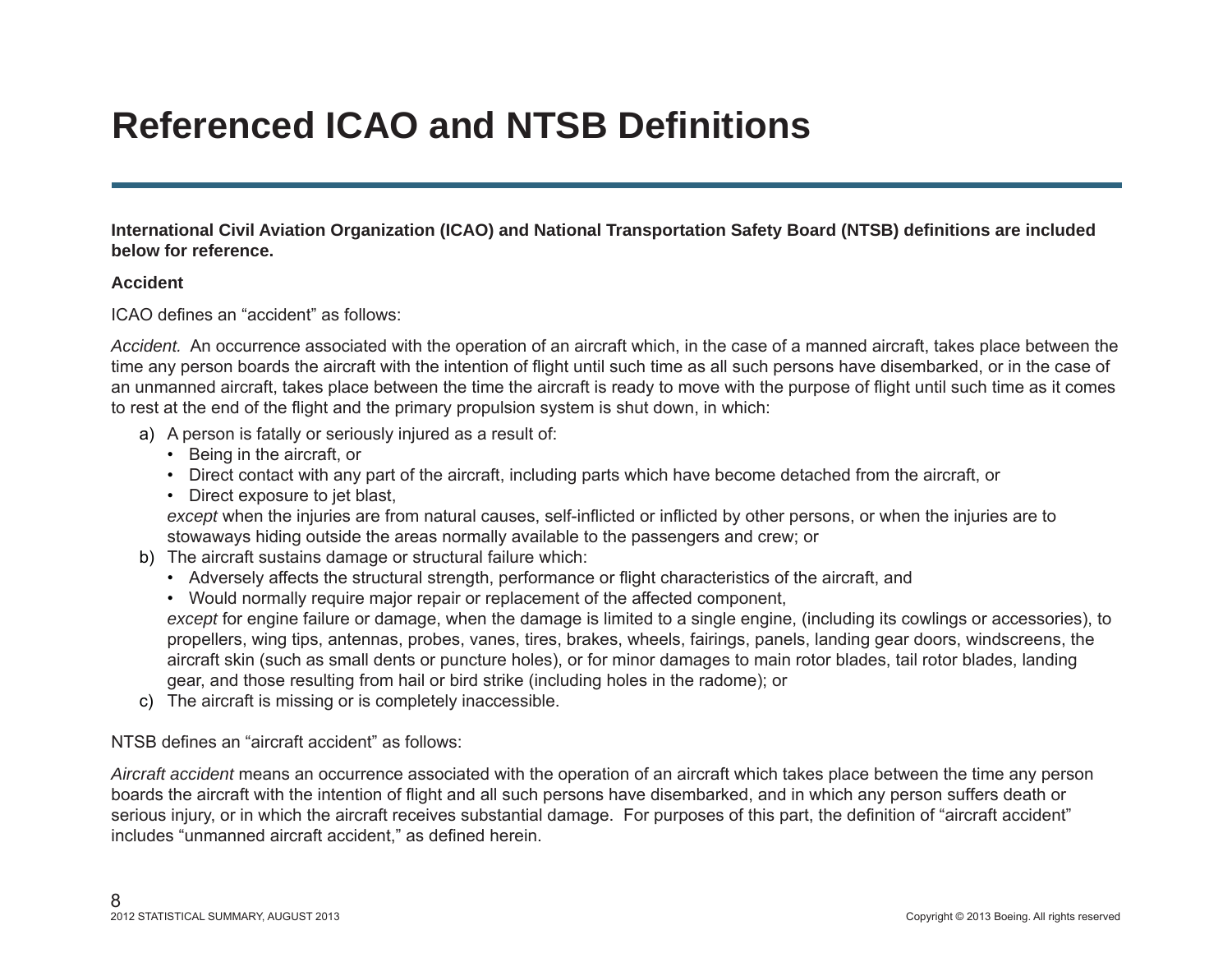# **Referenced ICAO and NTSB Definitions (continued)**

### **Serious Injury**

ICAO defines "serious injury" as follows:

*Serious Injury.* An injury which is sustained by a person in an accident and which:

- a) Requires hospitalization for more than 48 hours, commencing within seven days from the date the injury was received; or
- b) Results in a fracture of any bone (except simple fractures of fingers, toes or nose); or
- c) Involves lacerations which cause severe hemorrhage, nerve, muscle, or tendon damage; or
- d) Involves injury to any internal organ; or
- e) Involves second or third degree burns, or any burns affecting more than 5 percent of the body surface; or
- f) Involves verified exposure to infectious substances or injurious radiation.

### NTSB defines "serious injury" as follows:

*Serious injury* means any injury which:

- 1) Requires hospitalization for more than 48 hours, commencing within 7 days from the date the injury was received;
- 2) Results in a fracture of any bone (except simple fractures of fingers, toes, or nose);
- 3) Causes severe hemorrhages, nerve, muscle, or tendon damage;
- 4) Involves any internal organ; or
- 5) Involves second- or third-degree burns, or any burns affecting more than 5 percent of the body surface.

### **Substantial Damage**

NTSB defines "substantial damage" as follows:

*Substantial damage* means damage or failure which adversely affects the structural strength, performance, or flight characteristics of the aircraft, and which would normally require major repair or replacement of the affected component. Engine failure or damage limited to an engine if only one engine fails or is damaged, bent fairings or cowling, dented skin, small puncture holes in the skin or fabric, ground damage to rotor or propeller blades, and damage to landing gear, wheels, tires, flaps, engine accessories, brakes, or wingtips are not considered "substantial damage' for the purpose of this part.

ICAO does not define the term "substantial damage".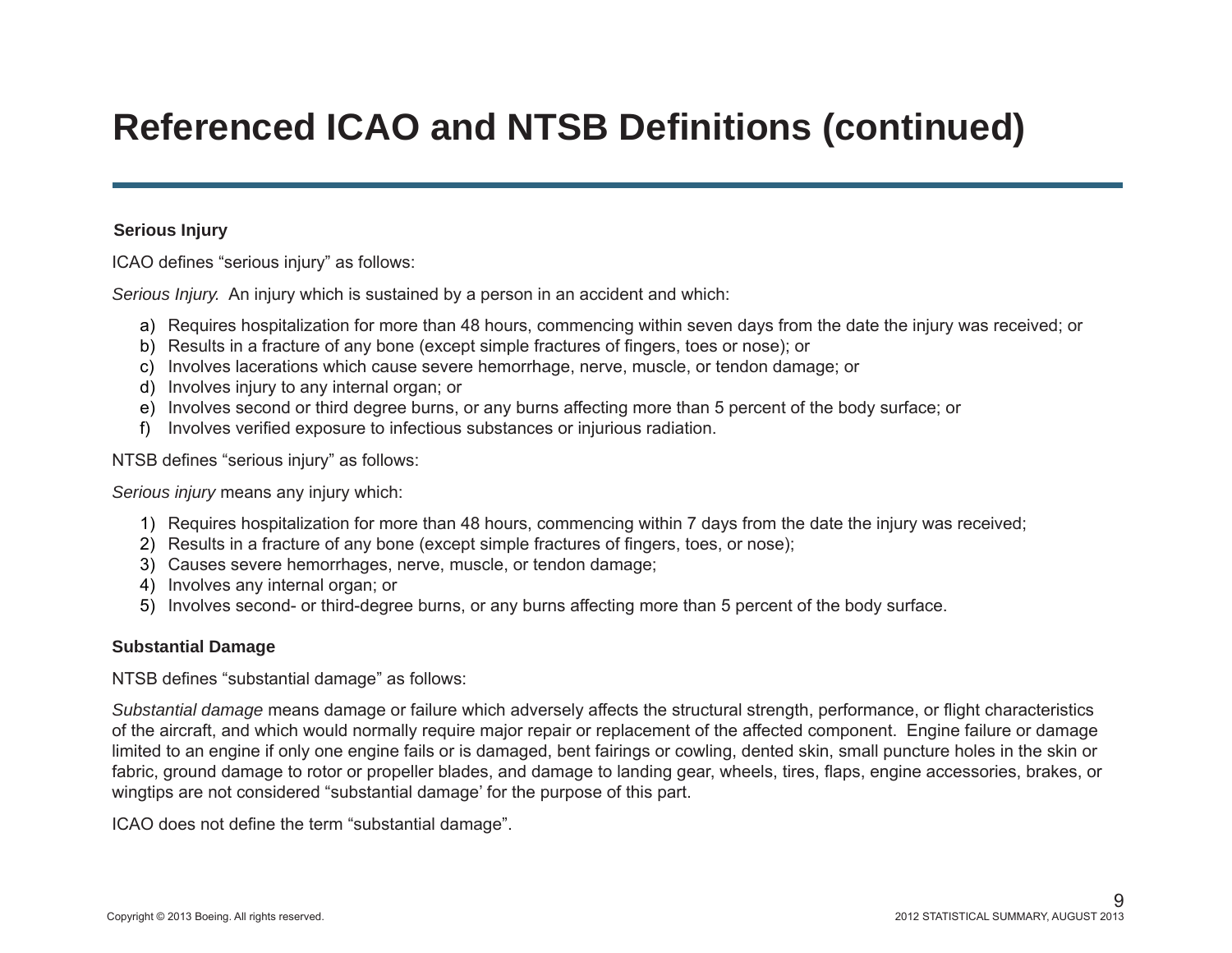### **2012 Airplane Accidents All Accidents – Worldwide Commercial Jet Fleet**

| Event<br>Date         | Airline                                  | Model<br>(Age in<br>Years) | Type of<br>Operation | Accident<br>Location        | Phase of<br>Flight | <b>Event Description</b>                                                                                                                                                                                                                                                | Damage<br>Category | <b>Hull</b><br>Loss | Injury<br>Category | <b>Onboard Fatalities /</b><br>Occupants<br>(External Fatalities) | Major<br>Accident |
|-----------------------|------------------------------------------|----------------------------|----------------------|-----------------------------|--------------------|-------------------------------------------------------------------------------------------------------------------------------------------------------------------------------------------------------------------------------------------------------------------------|--------------------|---------------------|--------------------|-------------------------------------------------------------------|-------------------|
|                       |                                          |                            |                      |                             |                    |                                                                                                                                                                                                                                                                         |                    |                     |                    |                                                                   |                   |
| 24-Jan-12 Swiftair    |                                          | MD-83<br>(22)              | Sched<br>Pax         | Kandahar,<br>Afghanistan    | Landing            | The airplane sustained damage to the right wing during<br>landing. There were no injuries.                                                                                                                                                                              | Substantial        | X                   |                    |                                                                   |                   |
| 5-Feb-12              | All Nippon<br>Airways                    | A320<br>(20)               | Sched<br>Pax         | Sendai,<br>Japan            | Go<br>Around       | The airplane sustained damage as a result of a tail strike<br>during an aborted landing. There were no injuries.                                                                                                                                                        | Substantial        |                     |                    |                                                                   |                   |
| 14-Feb-12 easyJet     |                                          | A319<br>(1)                | Sched<br>Pax         | Luton,<br>United<br>Kingdom | Landing            | The airplane sustained landing gear damage during a hard<br>landing. There were no injuries.                                                                                                                                                                            | Substantial        |                     |                    |                                                                   |                   |
|                       | 27-Feb-12 Shuttle America                | <b>EMB 170</b><br>(7)      | Sched<br>Pax         | Newark,<br><b>USA</b>       | Landing            | The airplane sustained damage during a landing with the<br>nose landing gear not fully extended. There were no injuries.                                                                                                                                                | Substantial        |                     |                    |                                                                   |                   |
| 28-Feb-12 Hi Fly      |                                          | A340<br>(15)               | Charter<br>Pax       | Darwin.<br>Australia        | Landing            | The airplane sustained landing gear damage during a hard<br>landing in highly variable winds. There were no injuries.                                                                                                                                                   | Substantial        |                     |                    |                                                                   |                   |
| 12-Mar-12 Air India   |                                          | A319<br>(2)                | Sched<br>Pax         | Mumbai,<br>India            | Go<br>Around       | The airplane sustained damage as a result of a tail strike<br>during an aborted landing. There were no injuries.                                                                                                                                                        | Substantial        |                     |                    |                                                                   |                   |
|                       | 31-Mar-12 Japan Airlines                 | 777-200<br>(9)             | Sched<br>Pax         | Tokyo,<br>Japan             | Go<br>Around       | The airplane sustained damage as a result of a tail strike<br>during an aborted landing. There were no injuries.                                                                                                                                                        | Substantial        |                     |                    |                                                                   |                   |
| 20-Apr-12   Bhoja Air |                                          | 737-200<br>(27)            | Sched<br>Pax         | Islamabad,<br>Pakistan      | Final<br>Approach  | The airplane crashed short of the runway while on final<br>approach. Weather included heavy rain and winds.                                                                                                                                                             | Destroyed          | $\times$            | Fatal              | 127/127(0)                                                        | X                 |
|                       | 22-Apr-12   Shaheen Air<br>International | 737-400<br>(18)            | Sched<br>Pax         | Karachi,<br>Pakistan        | Landing            | The airplane sustained damage, including damage to the<br>left engine, when the left main landing gear collapsed during<br>landing. There were no injuries.                                                                                                             | Substantial        |                     |                    |                                                                   |                   |
| $1-May-12$            | Saudi Arabian<br>Airlines                | A300-600<br>(17)           | Positioning          | Jeddah,<br>Saudi Arabia     | Landing            | The airplane sustained damage during a landing with the<br>nose landing gear retracted. There were no injuries.                                                                                                                                                         | Substantial        | X                   |                    |                                                                   |                   |
| $6$ -May-12           | Niki                                     | A321<br>(3)                | Sched<br>Pax         | Vienna.<br>Austria          | Load/<br>Unload    | During disembarkment, a jetway became entangled with<br>the airplane passenger door, suddenly lifting the airplane,<br>separating the door from the airframe and dropping the<br>airplane back onto the apron. A passenger experienced an<br>associated serious injury. |                    |                     | Serious            |                                                                   |                   |
| 1-Jun-12              | Sriwijaya Air                            | 737-400<br>(21)            | Sched<br>Pax         | Pontianak,<br>Indonesia     | Landing            | After landing in heavy rain, the airplane veered off the<br>runway and came to rest in soft ground, resting on its belly<br>and engines. The nose landing gear had also<br>collapsed. There were no injuries.                                                           | Substantial        | $\times$            |                    |                                                                   |                   |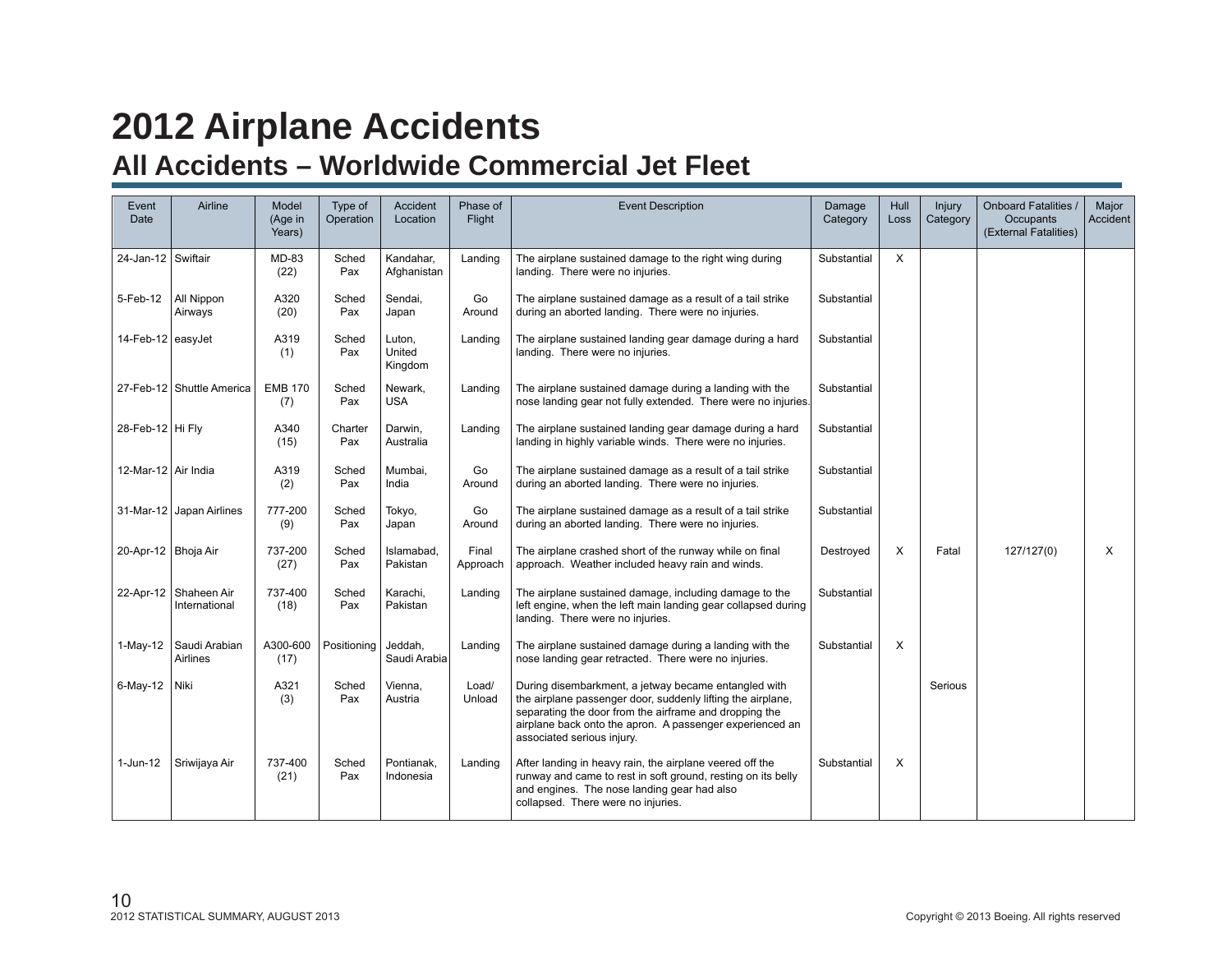### **2012 Airplane Accidents All Accidents – Worldwide Commercial Jet Fleet**

| Event<br>Date          | Airline                      | Model<br>(Age in<br>Years) | Type of<br>Operation | Accident<br>Location           | Phase of<br>Flight | <b>Event Description</b>                                                                                                                                                                                           | Damage<br>Category | Hull<br>Loss | <b>Injury</b><br>Category | <b>Onboard Fatalities /</b><br>Occupants<br>(External Fatalities) | Major<br>Accident |
|------------------------|------------------------------|----------------------------|----------------------|--------------------------------|--------------------|--------------------------------------------------------------------------------------------------------------------------------------------------------------------------------------------------------------------|--------------------|--------------|---------------------------|-------------------------------------------------------------------|-------------------|
| 2-Jun-12               | <b>Allied Air</b><br>Limited | 727-200<br>(30)            | Sched<br>Cargo       | Accra,<br>Ghana                | Landing            | After landing long in the vicinity of a heavy thunderstorm,<br>the airplane overran the end of the runway, crossed a road<br>and impacted an occupied bus before stopping in a dirt field<br>adjacent to the road. | Destroyed          | $\times$     | Fatal                     | 0/4(12)                                                           | $\times$          |
| $3 - Jun-12$           | Dana Airlines                | MD-83<br>(21)              | Sched<br>Pax         | (near)<br>Lagos,<br>Nigeria    | Final<br>Approach  | During approach, neither engine responded to the crew's<br>command. The airplane crashed into a populated area<br>several kilometers short of the runway. A post impact fire<br>ensued.                            | Destroyed          | X            | Fatal                     | 153/153(10)                                                       | $\times$          |
| 6-Jun-12               | EgyptAir                     | A320<br>(19)               | Sched<br>Pax         | Nairobi,<br>Kenya              | Landing            | After landing, the airplane veered off the runway and came<br>to rest in soft ground. There were no injuries.                                                                                                      | Substantial        |              |                           |                                                                   |                   |
| 20-Jun-12   All Nippon | Airways                      | 767-300<br>(9)             | Sched<br>Pax         | Tokyo,<br>Japan                | Landing            | The airplane's fuselage was damaged during a hard landing.<br>The airplane was then taxied normally to the gate. There<br>were no injuries.                                                                        | Substantial        |              |                           |                                                                   |                   |
| 18-Jul-12              | <b>Sky Airline</b>           | 737-200<br>(30)            | Sched<br>Pax         | La Serena.<br>Chile            | Landing            | The airplane struck a wingtip during landing. An aborted<br>landing was performed after touchdown, and the airplane<br>continued to a normal landing at an alternate airport. There<br>were no injuries.           | Substantial        |              |                           |                                                                   |                   |
| 17-Aug-12   Mandarin   | Airlines                     | <b>EMB 190</b><br>(4)      | Sched<br>Pax         | Makung,<br>Taiwan              | Landing            | After landing, the airplane overran the runway end and<br>came to rest in soft ground. The airplane also sustained a<br>collapsed nose landing gear. There were no injuries.                                       | Substantial        |              |                           |                                                                   |                   |
|                        | 24-Aug-12 Aserca Airlines    | MD-82<br>(21)              | Sched<br>Pax         | Santo<br>Domingo,<br>Venezuela | Landing            | During landing, the nose gear tires burst, after<br>which the airplane veered off of the runway. There were no<br>injuries.                                                                                        | Substantial        | $\times$     |                           |                                                                   |                   |
|                        | 29-Aug-12   Vueling Airlines | A320<br>(5)                | Sched<br>Pax         | Berlin,<br>Germany             | Landing            | The airplane sustained a tail strike during a hard landing.<br>There were no injuries.                                                                                                                             | Substantial        |              |                           |                                                                   |                   |
| 20-Sep-12 SyrianAir    |                              | A320<br>(12)               | Sched<br>Pax         | (near)<br>Duma, Syria          | Climb              | While climbing, the airplane was damaged when it struck the<br>main rotor of a Syrian military helicopter. The helicopter<br>went out of control and crashed.                                                      | Substantial        |              | Fatal                     | 0/156(2)                                                          |                   |
| 25-Sep-12   Air Astana |                              | A320<br>(4)                | Sched<br>Pax         | Istanbul,<br>Turkey            | Landing            | The airplane sustained a tail strike during landing. There<br>were no injuries.                                                                                                                                    | Substantial        |              |                           |                                                                   |                   |
| 13-Oct-12              | Centurion Air<br>Cargo       | <b>MD-11-F</b><br>(20)     | Sched<br>Cargo       | São Paulo,<br>Brazil           | Landing            | During landing, the airplane sustained a collapse of the left<br>main landing gear and settled onto its left engine and wing<br>tip. The airplane remained on the runway. There were no<br>injuries.               | Substantial        | $\times$     |                           |                                                                   |                   |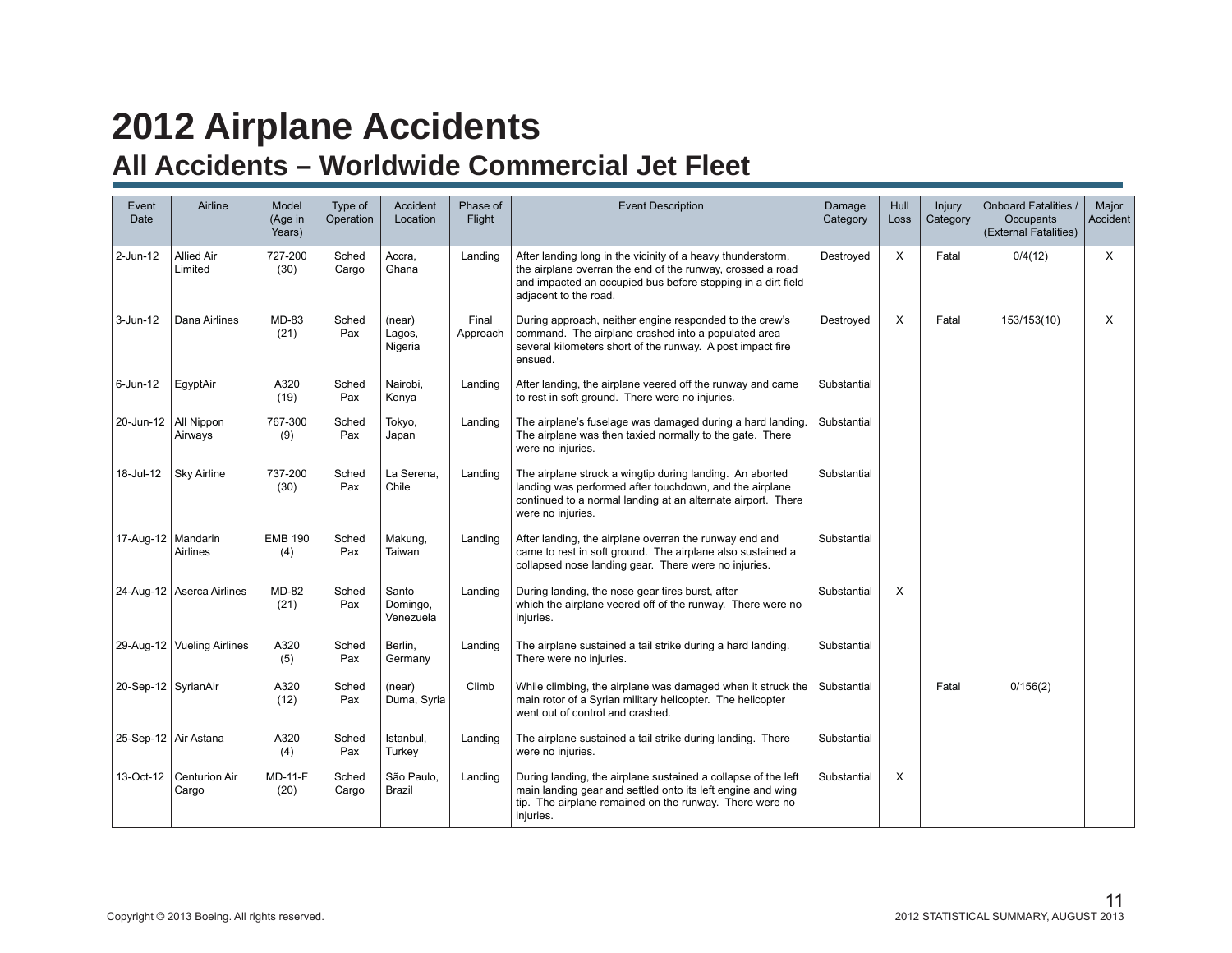# **2012 Airplane Accidents**

### **All Accidents – Worldwide Commercial Jet Fleet**

| Event<br>Date         | Airline                               | Model<br>(Age in<br>Years) | Type of<br>Operation | Accident<br>Location          | Phase of<br>Flight | <b>Event Description</b>                                                                                                                                                                                                                                                                  | Damage<br>Category | Hull<br>Loss | Injury<br>Category | <b>Onboard Fatalities /</b><br>Occupants<br>(External Fatalities) | Major<br>Accident |
|-----------------------|---------------------------------------|----------------------------|----------------------|-------------------------------|--------------------|-------------------------------------------------------------------------------------------------------------------------------------------------------------------------------------------------------------------------------------------------------------------------------------------|--------------------|--------------|--------------------|-------------------------------------------------------------------|-------------------|
| 14-Oct-12             | Corendon<br>Airlines                  | 737-800<br>(3)             | Sched<br>Pax         | Antalya,<br>Turkey            | Taxi               | During pushback, the captain noticed smoke coming from<br>the left side of the flight deck near the crew oxygen mask<br>area. He ordered an immediate evacuation of the airplane.<br>A fire ensued. There were a number of serious and minor<br>injuries during the resulting evacuation. | Substantial        | X            | Serious            |                                                                   |                   |
| 16-Oct-12             | <b>Brit Air</b>                       | <b>CRJ 700</b><br>(10)     | Sched<br>Pax         | Lorient.<br>France            | Landing            | During landing on a wet runway with strong gusting winds,<br>the airplane overran the end of the runway and came to rest<br>in soft ground. There were no injuries.                                                                                                                       | Substantial        |              |                    |                                                                   |                   |
| 19-Oct-12             | Network<br>Aviation                   | $F-100$<br>(19)            | Charter<br>Pax       | Nifty,<br>Australia           | Landing            | The airplane sustained a hard landing after encountering<br>wind shear on final approach. There were no injuries.                                                                                                                                                                         | Substantial        |              |                    |                                                                   |                   |
| 1-Nov-12              | Lion Air                              | 737-400<br>(23)            | Sched<br>Pax         | Pontianak.<br>Indonesia       | Landing            | During landing roll, the airplane overran the runway end.<br>Damage was sustained during the ensuing stop in soft<br>ground. There were no injuries.                                                                                                                                      | Substantial        |              |                    |                                                                   |                   |
| 13-Nov-12             | <b>Global Aviation</b><br>Leasing Ltd | <b>MD-82</b><br>(22)       | Sched<br>Pax         | Johannesburg.<br>South Africa | Takeoff            | The airplane sustained a tire burst during an<br>aborted takeoff. Emergency services crews extinguished a<br>resulting fire. There were no injuries.                                                                                                                                      | Substantial        |              |                    |                                                                   |                   |
| 16-Nov-12             | European Air<br>Transport             | A300<br>(26)               | Sched<br>Cargo       | Bratislava,<br>Slovakia       | Landing            | During landing, the airplane sustained a nose landing gear<br>collapse. There were no injuries.                                                                                                                                                                                           | Substantial        | X            |                    |                                                                   |                   |
| 25-Dec-12   Air Bagan |                                       | $F-100$<br>(19)            | Sched<br>Pax         | (near) Heho,<br>Myanmar       | Final<br>Approach  | The airplane crashed short of the runway while on final<br>approach. The airplane broke up and was consumed by<br>fire.                                                                                                                                                                   | Destroyed          | X            | Fatal              | 1/71(1)                                                           | X                 |
| 30                    | <b>Total Accidents</b>                |                            |                      |                               |                    |                                                                                                                                                                                                                                                                                           |                    | 11           |                    | 281 Onboard<br>(25 External)                                      | $\overline{4}$    |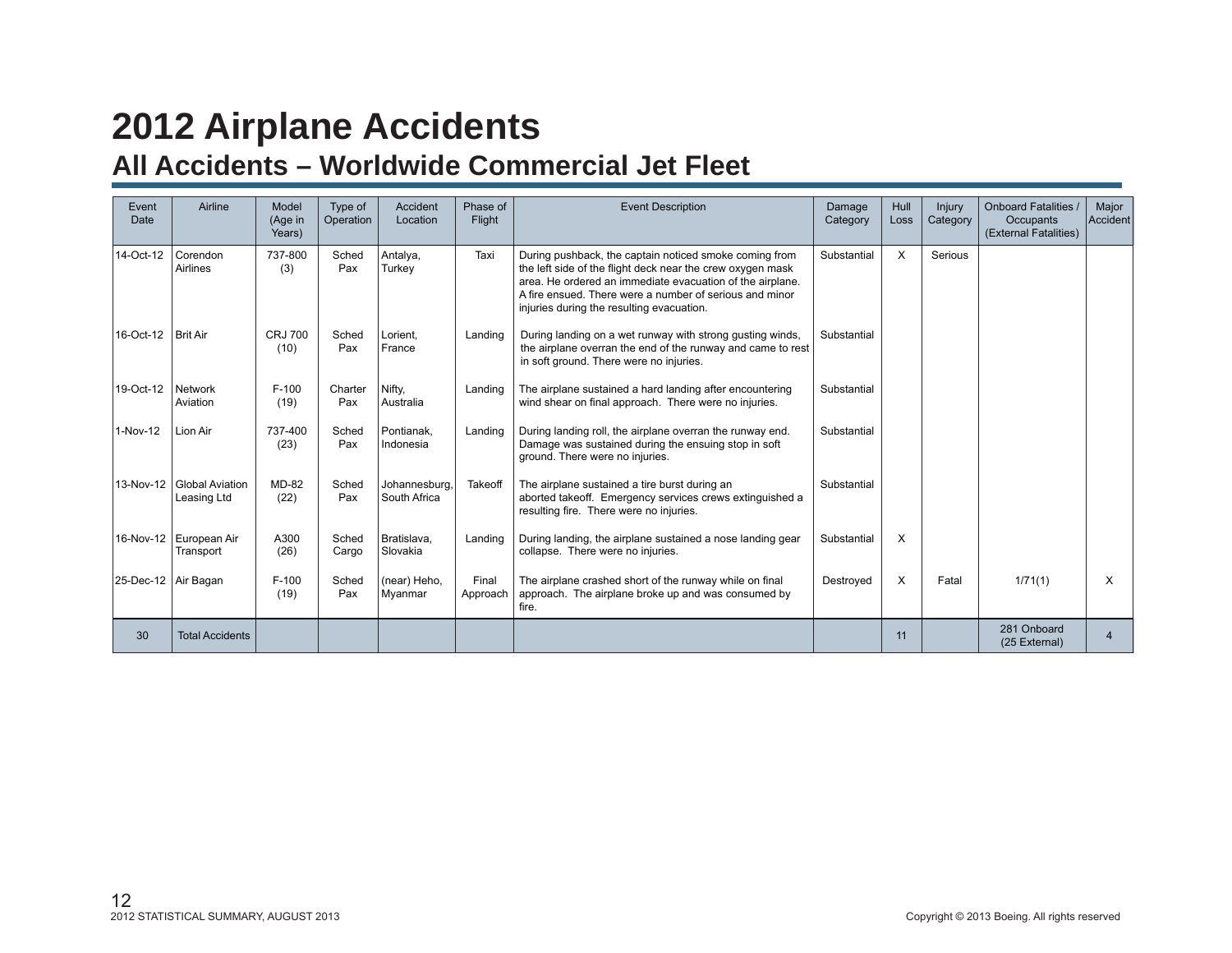### **Departures, Flight Hours, and Jet Airplanes in Service\* Worldwide Operations – 1993 Through 2012**



- 635 million departures since 1959 (470 million on Boeing airplanes)
- 1,148 million flight hours since 1959 (855 million on Boeing airplanes)

\* Certi fi ed jet airplanes greater than 60,000 pounds maximum gross weight, including those in temporary non-flying status and those in use by non-airline operators. Excluded are commercial airplanes operated in military service and CIS/USSR-manufactured airplanes.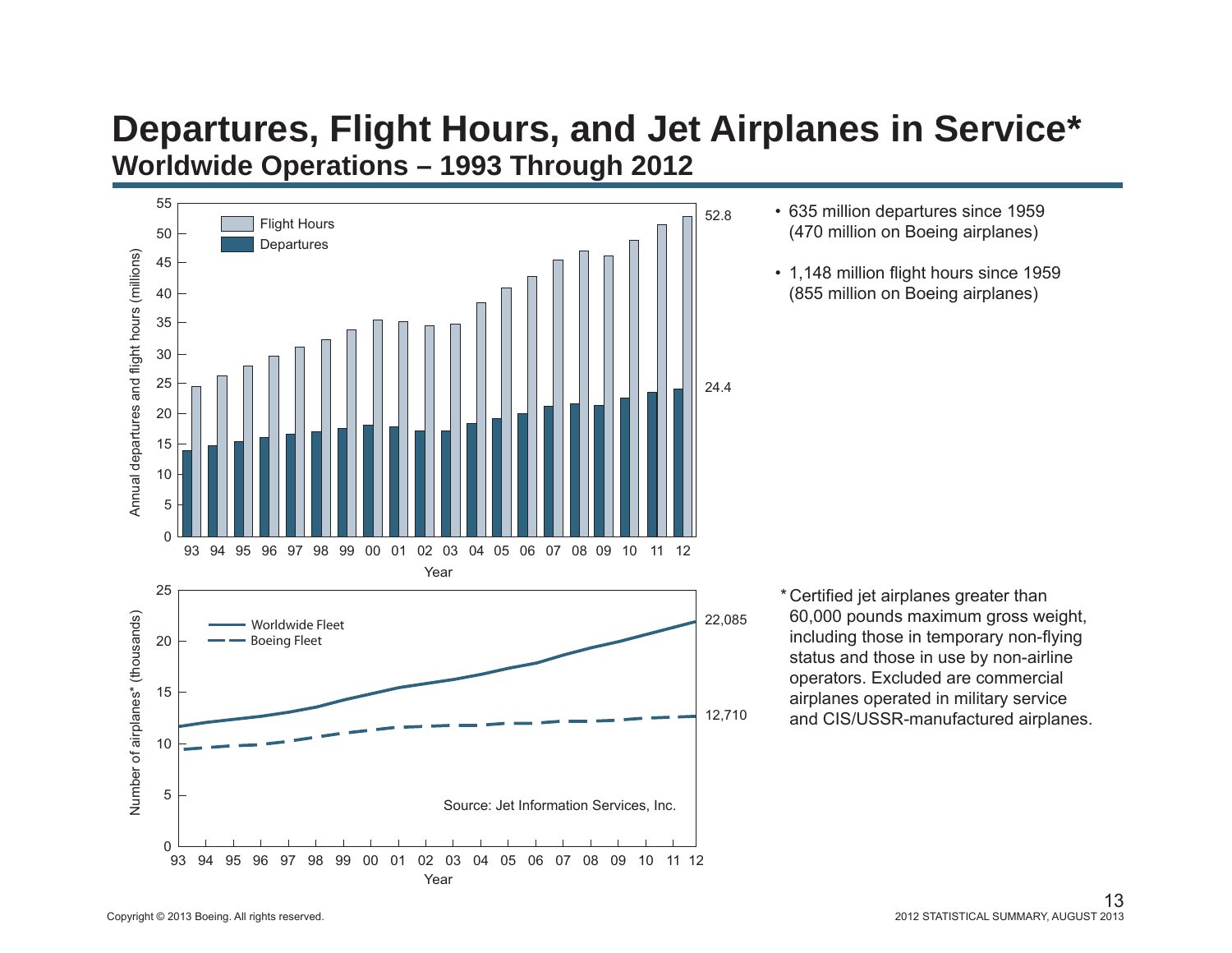### **Accident Summary by Type of Operation Worldwide Commercial Jet Fleet**

| Type of Operation                                                       |           | <b>All Accidents</b> | <b>Fatal Accidents</b> |           | <b>Onboard Fatalities</b> | (External Fatalities) | <b>Hull Loss Accidents</b> |           |  |
|-------------------------------------------------------------------------|-----------|----------------------|------------------------|-----------|---------------------------|-----------------------|----------------------------|-----------|--|
|                                                                         | 1959-2012 | 2003-2012            | 1959-2012              | 2003-2012 | 1959-2012                 | 2003-2012             | 1959-2012                  | 2003-2012 |  |
| Passenger                                                               | 1,450     | 323                  | 487                    | 59        | 28,834<br>(790)           | 4,210<br>(124)        | 688                        | 123       |  |
| - Scheduled                                                             | 1.331     | 298                  | 441                    | 56        | 24,708                    | 4,194                 | 619                        | 116       |  |
| — Charter                                                               | 119       | 25                   | 46                     | 3         | 4,126                     | 16                    | 69                         | 7         |  |
| Cargo                                                                   | 255       | 71                   | 77                     | 13        | 264<br>(342)              | 42<br>(15)            | 172                        | 42        |  |
| Maintenance test, ferry,<br>positioning, training,<br>and demonstration | 123       | 13                   | 44                     | 3         | 208<br>(66)               | 17<br>(0)             | 75                         | 8         |  |
| <b>Totals</b>                                                           | 1,828     | 407                  | 608                    | 75        | 29,306<br>(1, 198)        | 4,269<br>(139)        | 935                        | 173       |  |
| U.S. and Canadian<br>Operators                                          | 557       | 74                   | 180                    | 11        | 6,193<br>(381)            | 17<br>(8)             | 223                        | 23        |  |
| Rest of the world                                                       | 1,271     | 333                  | 428                    | 64        | 23,113<br>(817)           | 4,252<br>(131)        | 712                        | 150       |  |
| <b>Totals</b>                                                           | 1,828     | 407                  | 608                    | 75        | 29,306<br>(1, 198)        | 4,269<br>(139)        | 935                        | 173       |  |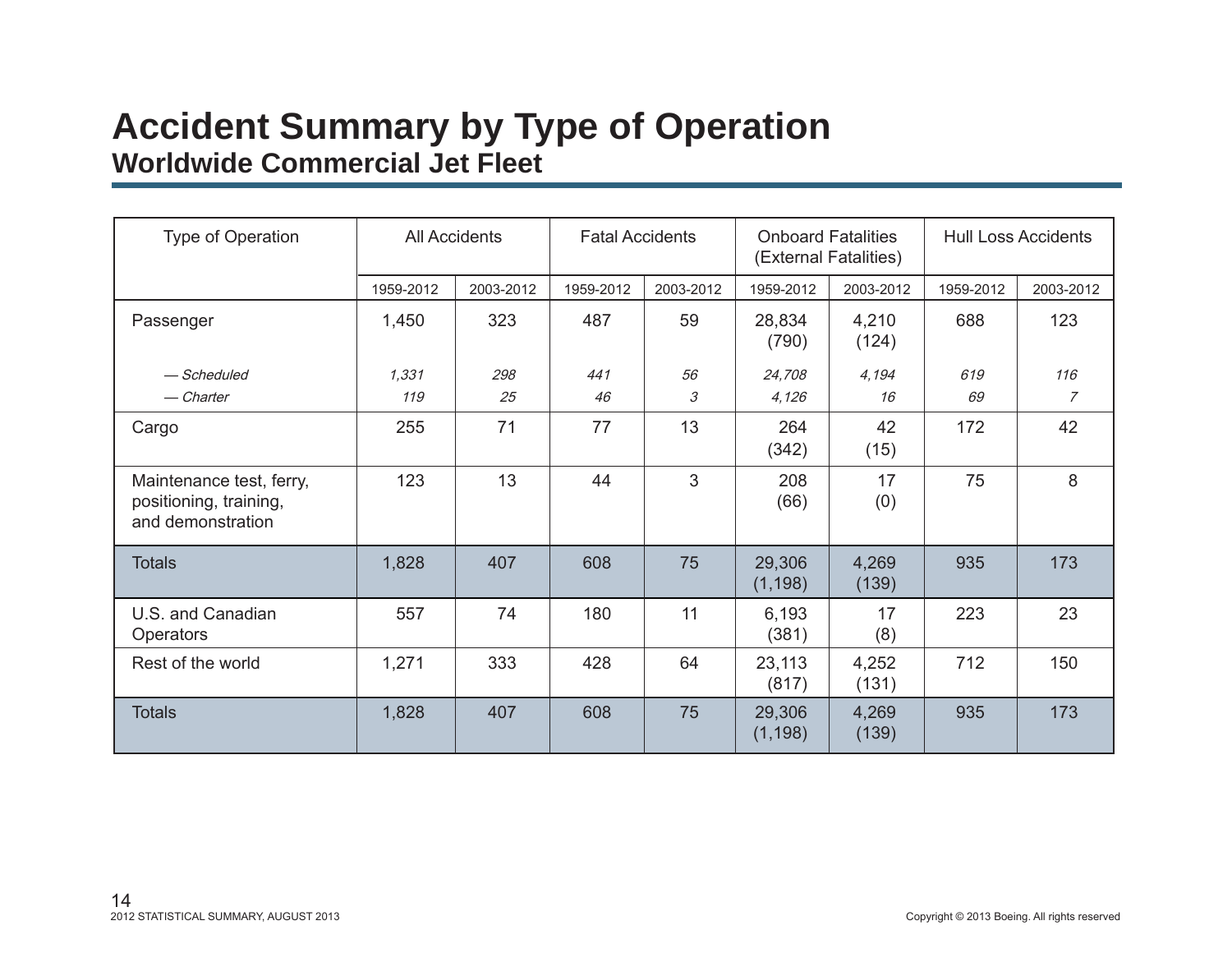### **Accident Summary by Injury and Damage All Accidents – Worldwide Commercial Jet Fleet**

#### 495 fatal accidents with hull loss26 fatal accidents withsubstantial damage 63 accidents without substantial damage (but with serious injuries) 87 fatal accidentswithout substantial damage 717 substantial damage without fatalities **1959 Through 2012** *608 Fatal Accidents(33% of Total) 1220 Nonfatal Accidents(67% of Total)* 440 hull loss without fatalities**Total 1828**

Number of Accidents

### **2003 Through 2012**



Number of Accidents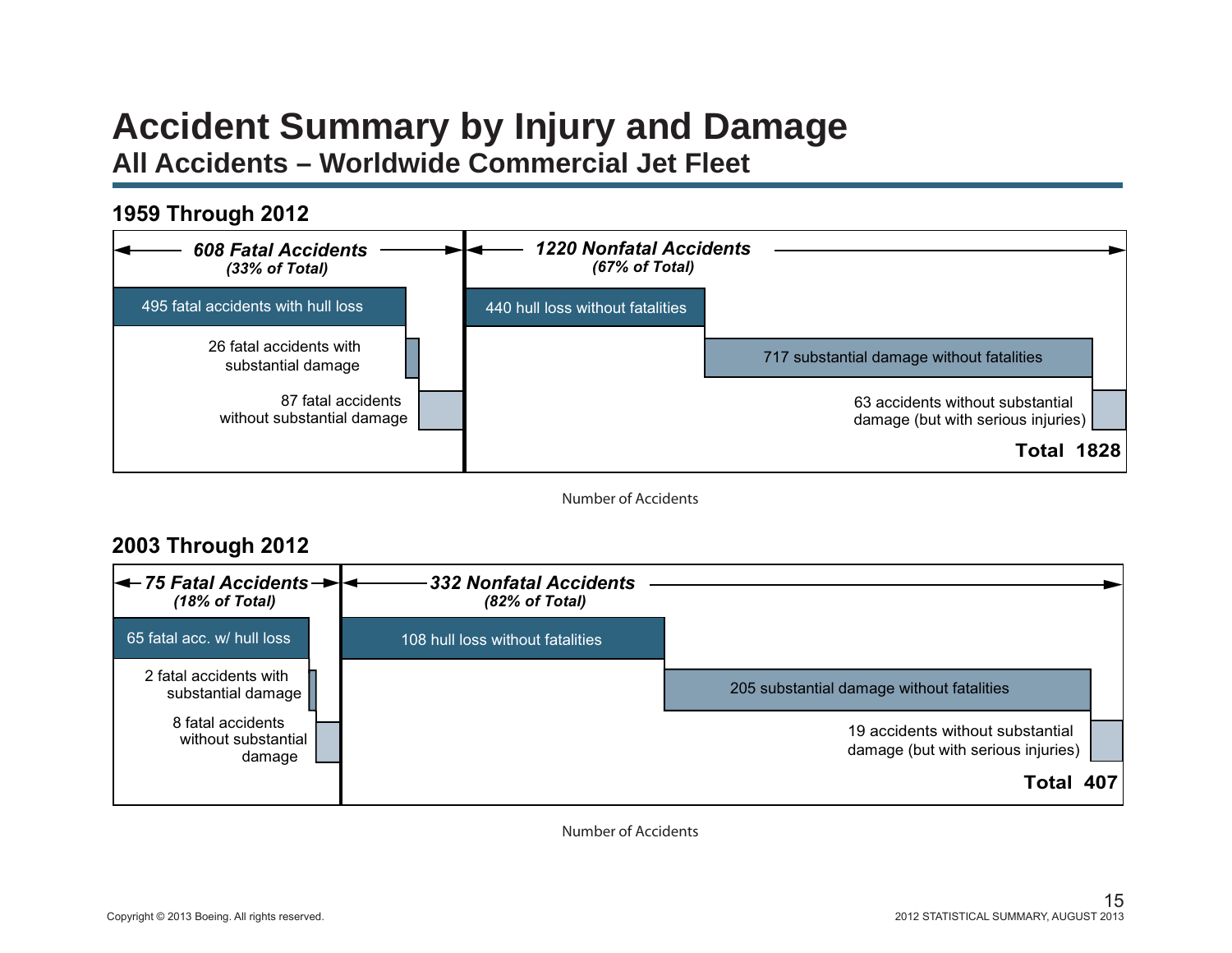### **Accident Rates and Onboard Fatalities by Year Worldwide Commercial Jet Fleet – 1959 Through 2012**

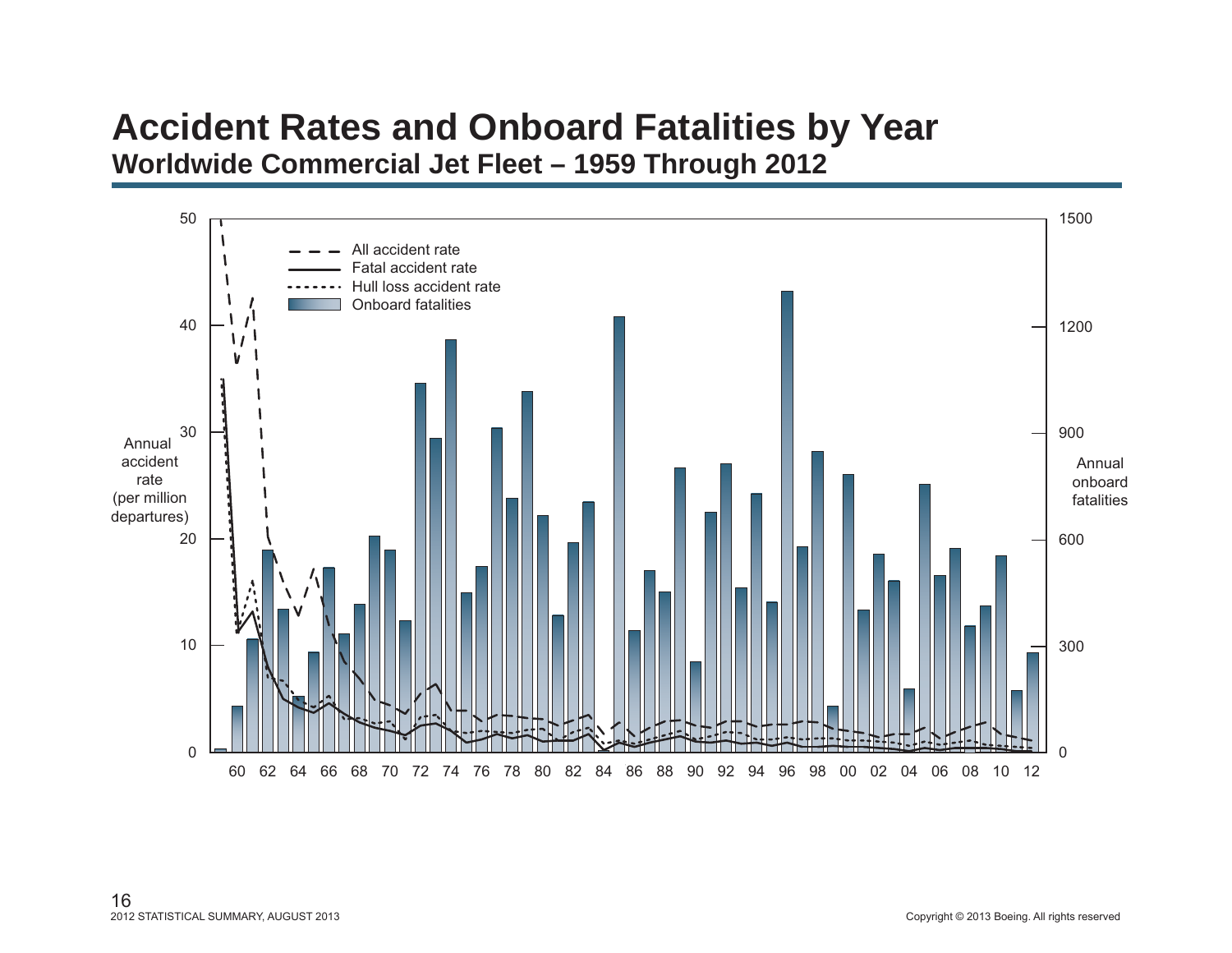### **U.S. and Canadian Operators Accident Rates by Year Fatal Accidents – Worldwide Commercial Jet Fleet – 1959 Through 2012**

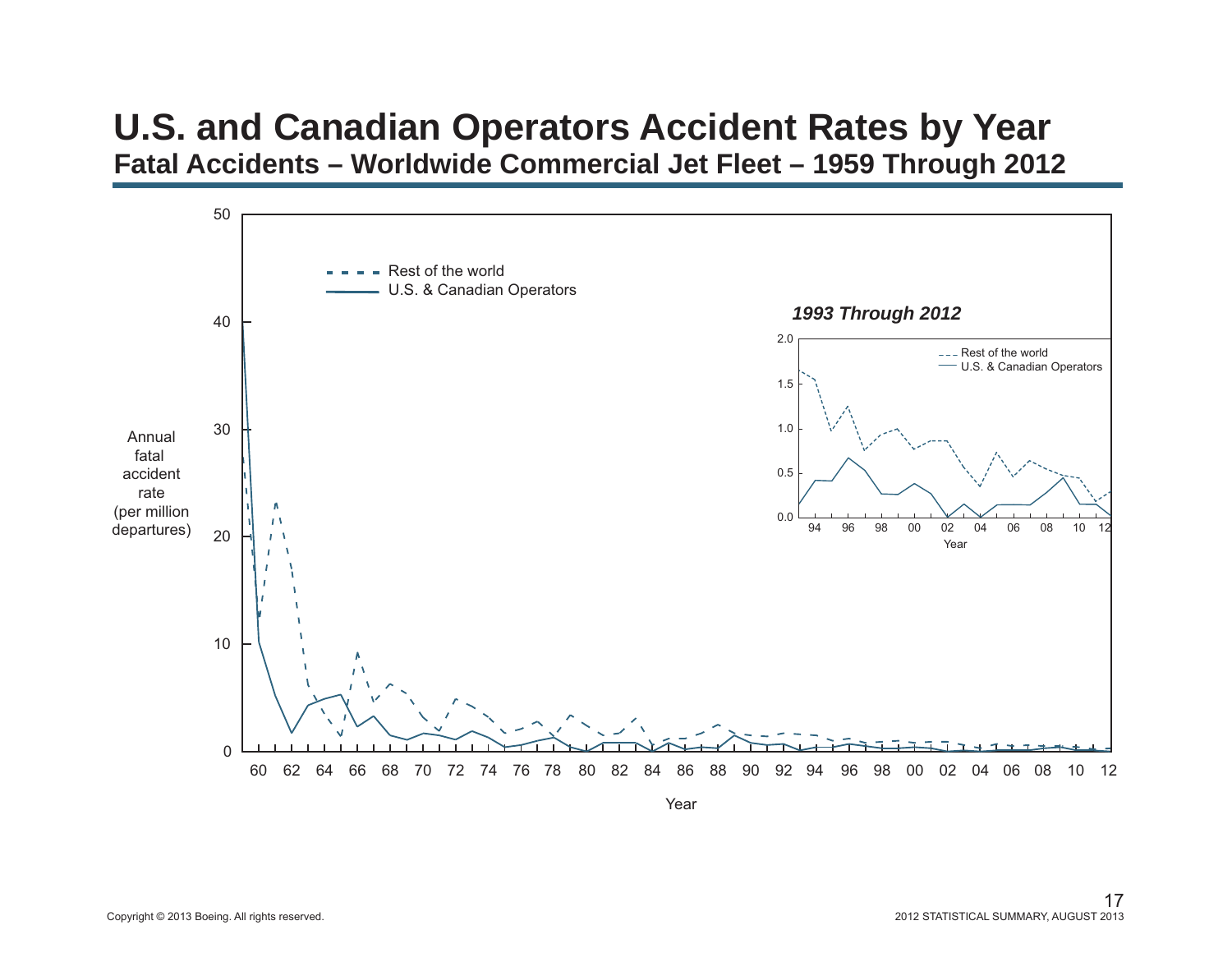# **10-Year Accident Rates by Type of Operation**

**Fatal and Hull Loss Accidents – Worldwide Commercial Jet Fleet – 2003 Through 2012**



\*Charter passenger, charter cargo, scheduled cargo, maintenance test, ferry, positioning, training, and demonstration flights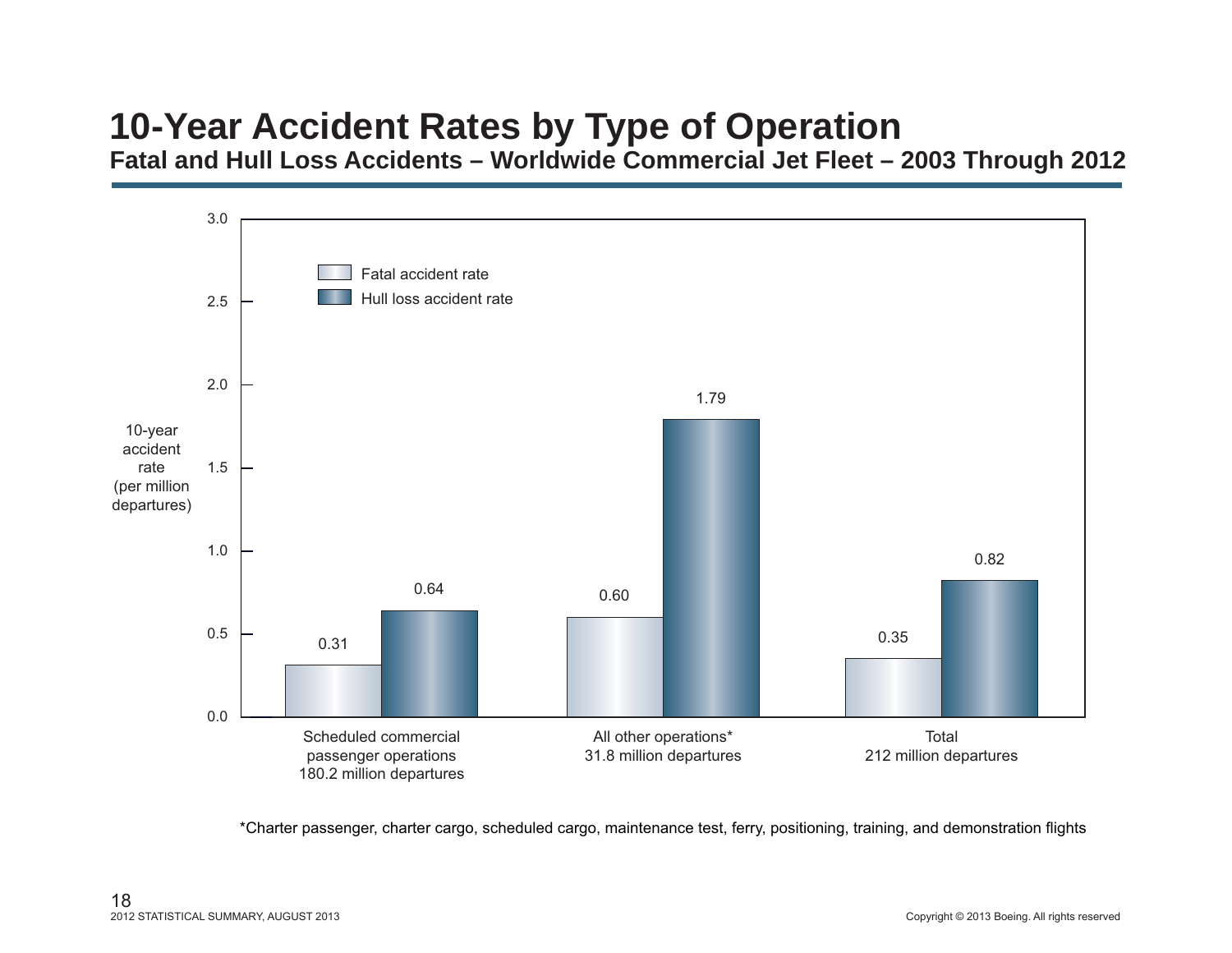### **Accident Rates by Airplane Type Hull Loss Accidents – Worldwide Commercial Jet Fleet – 1959 Through 2012**



Hull loss accident rate (per million departures)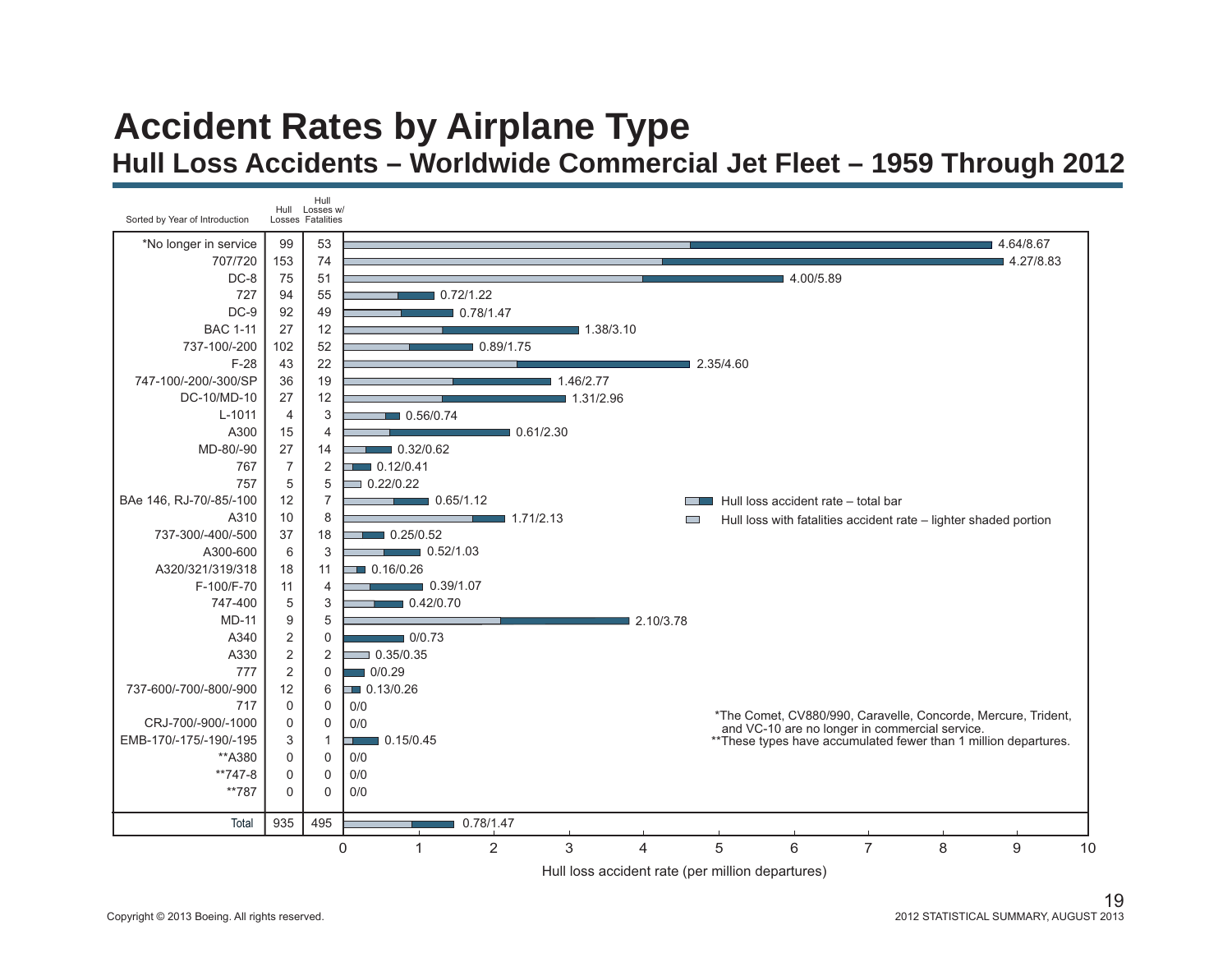### **Fatal Accidents and Onboard Fatalities by Phase of Flight Worldwide Commercial Jet Fleet – 2003 Through 2012**



*Note: Percentages may not sum precisely due to numerical rounding.*

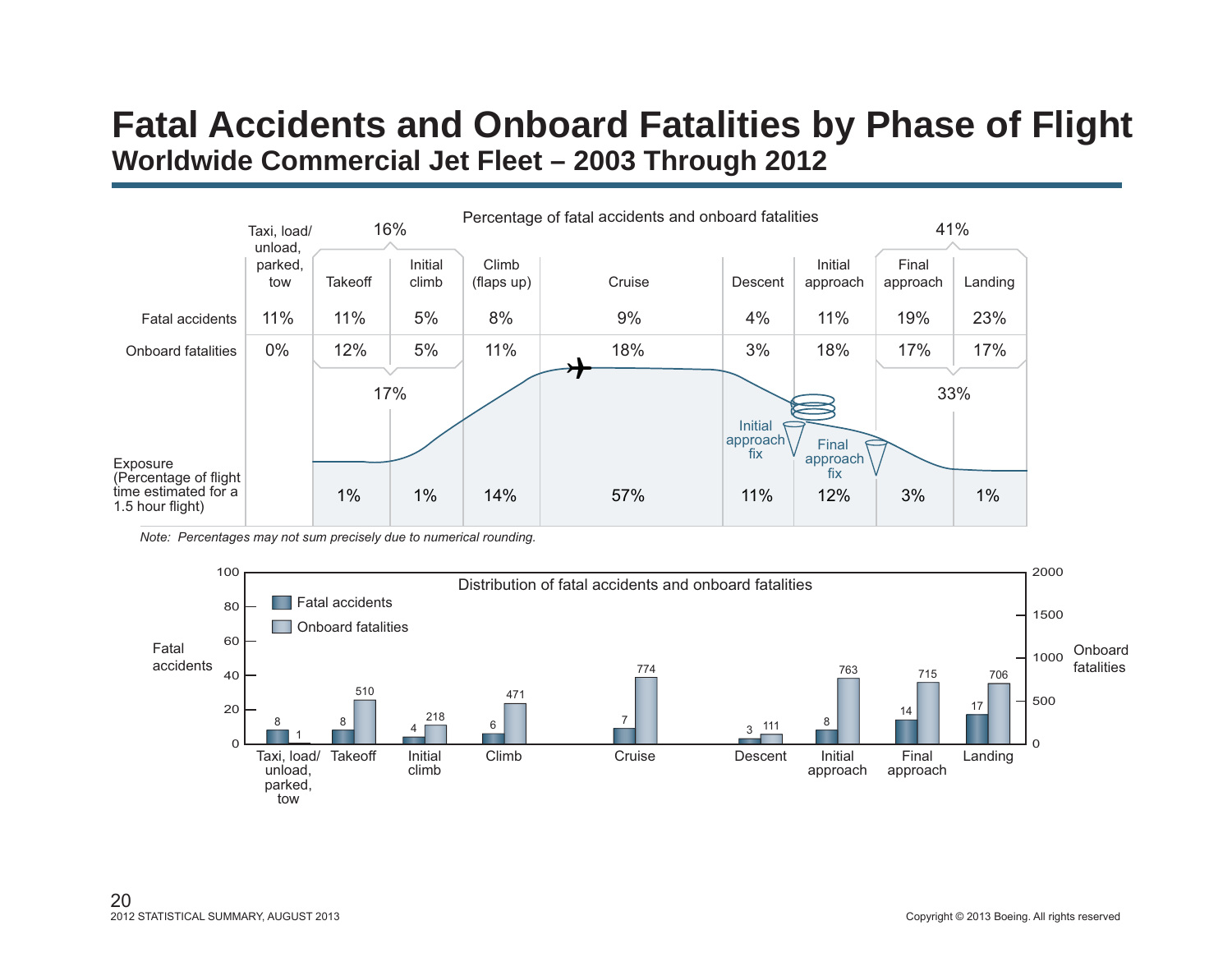# **CAST/ICAO Common Taxonomy Team (CICTT) Aviation Occurrence Categories**

The International Civil Aviation Organization (ICAO) and the Commercial Aviation Safety Team (CAST), which includes government officials and aviation industry leaders, have jointly chartered the CAST/ICAO Common Taxonomy Team (CICTT). CICTT includes experts from several air carriers, aircraft manufacturers, engine manufacturers, pilot associations, regulatory authorities, transportation safety boards, ICAO, and members from Canada, the European Union, France, Italy, the Netherlands, the United Kingdom, and the United States. CICTT is co-chaired by a representative from ICAO and CAST.

The team is charged with developing common taxonomies and definitions for aviation accident and incident reporting systems. Common taxonomies and definitions establish a standard industry language, thereby improving the quality of information and communication. With this common language, the aviation community's capacity to focus on common safety issues is greatly enhanced.

The CICTT Aviation Occurrence Taxonomy is designed to permit the assignment of multiple categories as necessary to describe the accident or incident. Since 2001, the Safety Indicator Steering Group (SISG) has met annually to assign CICTT occurrence categories to the prior year's accidents.

In a separate activity, the CAST assigned each fatal accident to a single principal category. Those accident assignments and a brief description of the categories are reported in the following chart.

The CAST use of principal categories has been instrumental in focusing industry and government efforts and resources on accident prevention. Charts using principal categories are used by CAST to identify changes to historic risk and to help to determine if the safety enhancements put in place are effective.

For a complete description of the categories go to: http://www.intlaviationstandards.org/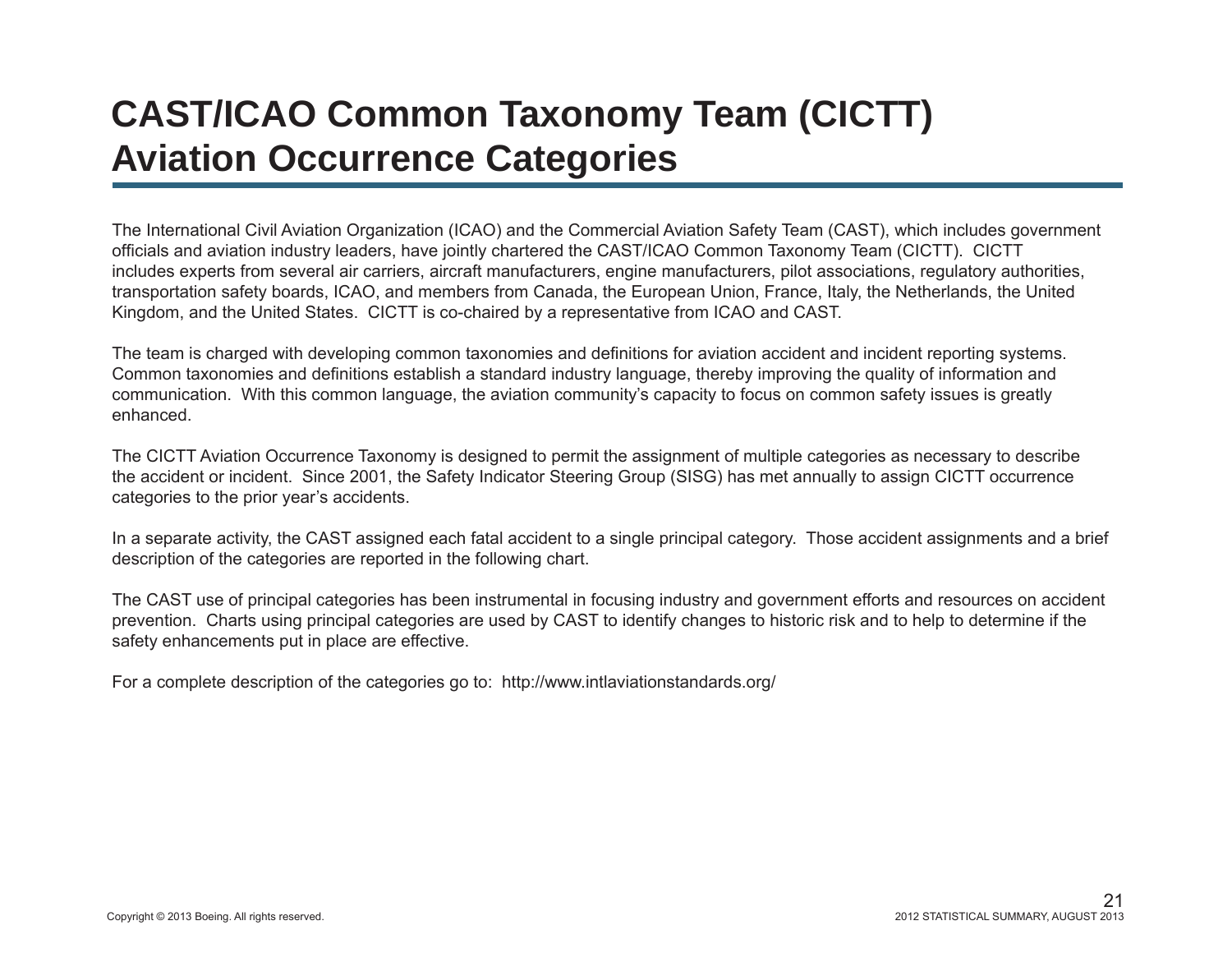# **Fatalities by CAST/ICAO Common Taxonomy Team (CICTT) Aviation Occurrence Categories**

**Fatal Accidents – Worldwide Commercial Jet Fleet – 2003 Through 2012**



*Note: Principal categories as assigned by CAST.*

*For a complete description of CICTT Aviation Occurrence Categories, go to: http://www.intlaviationstandards.org/*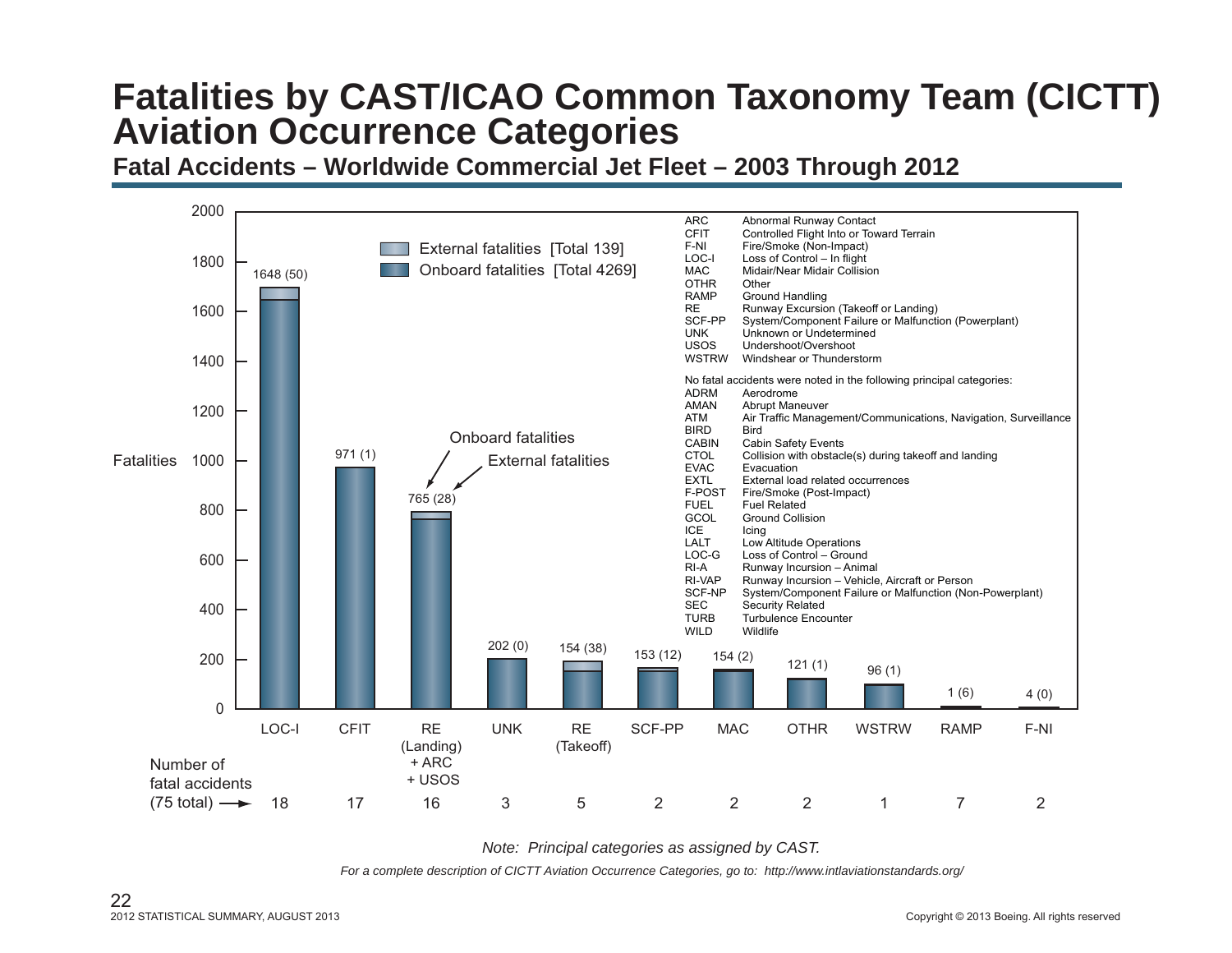### **Notes**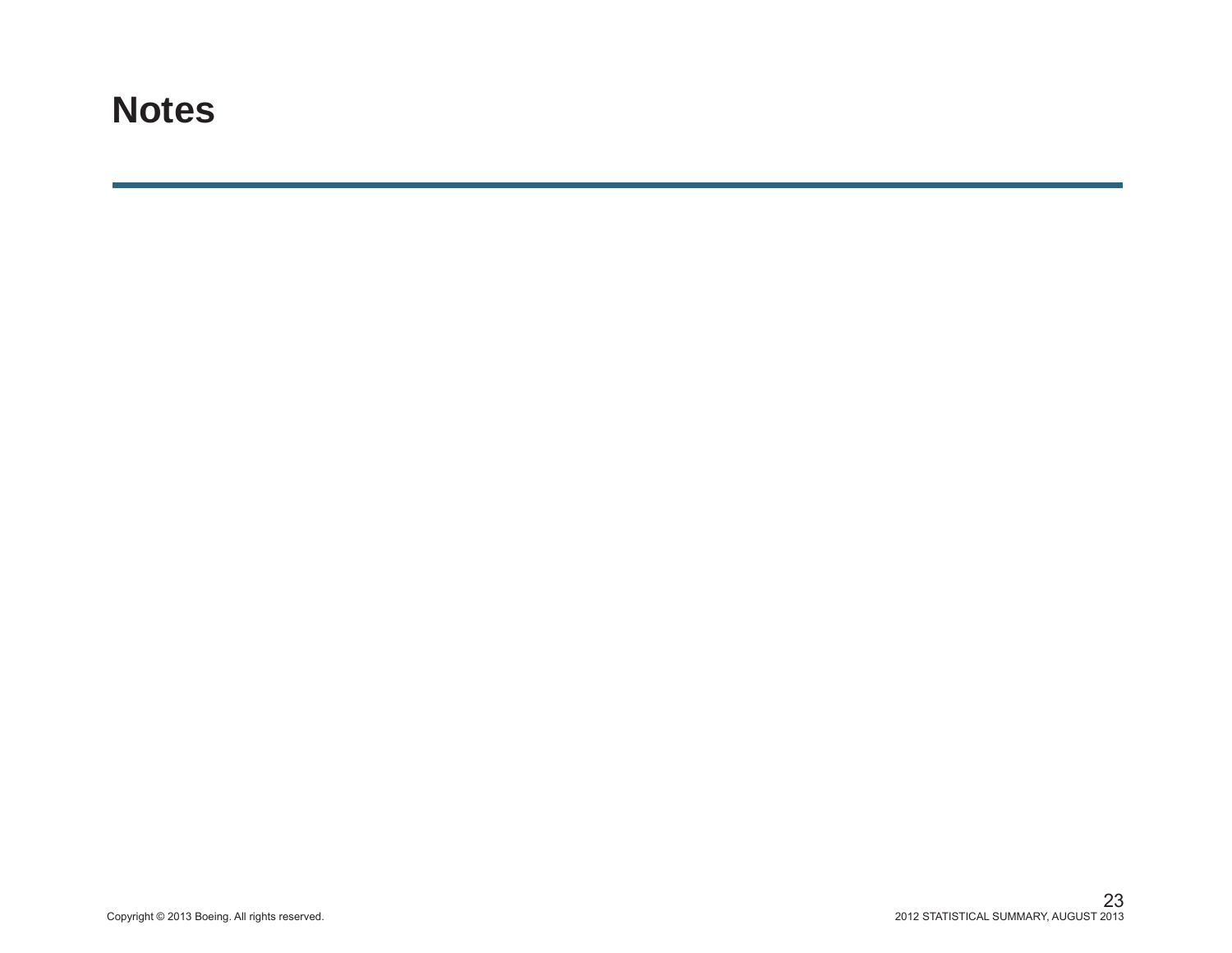*This edition is dedicated to our friend and co-worker, Randy Elliott. Randy was instrumental in the production of this document for many years. He is and will be fondly remembered and sorely missed.*